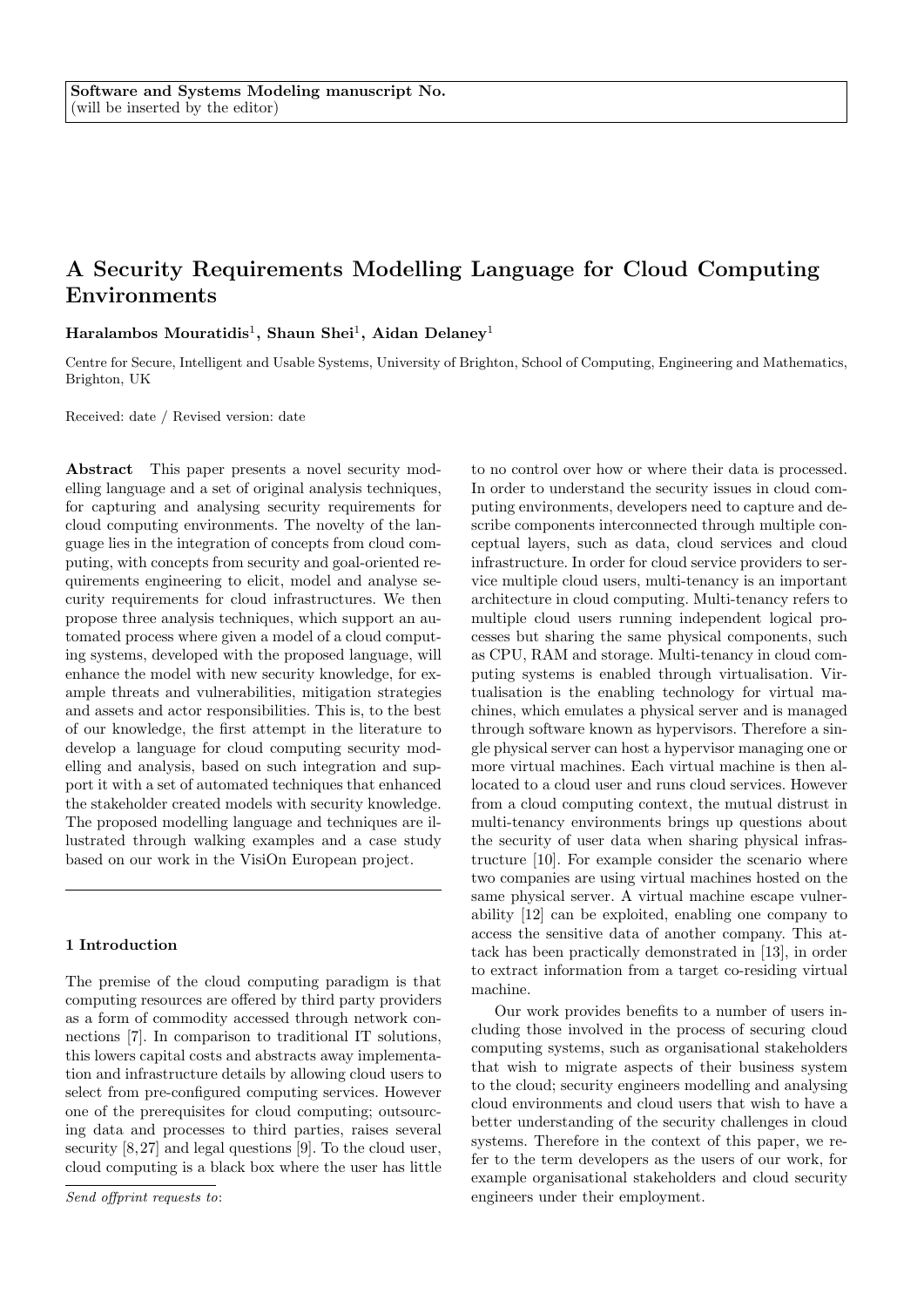

Fig. 1 Outline of the secure cloud requirements elicitation process.

The work presented in this paper is part of a doctoral thesis and has been refined through several iterations of published work, the latest appearing in [14]. The work in [14] focuses on describing the components and properties of the proposed cloud modelling language, which has been refined over the course of research, in order to capture cloud domain-specific concepts. This paper builds upon this work and presents a novel modelling language that uniquely combines concepts from cloud computing, security engineering and goal-oriented requirements engineering [11], a machine-readable syntax in order to facilitate semi-automated reasoning through tool-support, and a concrete syntax, which maps graphical notation to each of the concepts in the language. This is proposed in order to address the need for semi-automated tool-support, which would assist requirement engineers to model and discover the security issues and solutions in cloud computing environments. The paper also presents a set of original analysis techniques, which support an automated process where given a model of a cloud computing systems, developed with the proposed language, will enhance the model with new security knowledge, for example threats and vulnerabilities, mitigation strategies and assets and actor responsibilities.

This is, to the best of our knowledge, the first attempt in the literature to develop a language for cloud computing security modelling and analysis, based on such integration and support it with a set of automated techniques that enhanced the stakeholder created models with security knowledge. In particular, our contributions in this paper are as follows:

- $-CI: A$  cloud meta-model aligning concepts between security engineering, goal-based requirements engineering and cloud computing.
- $C2$ : A modelling language describing cloud computing concepts, relationships and properties.
- $C3$ : A machine-readable syntax notation to unambiguously describe the modelling language.
- $C_4$ : Three security analysis techniques; cloud security analysis, security mitigation analysis, and transparency analysis.

The overall aim of the work is to provide a decision support framework enabling developers to elicit cloud security requirements from cloud computing environments. The purpose of the framework is to provide an integrated set of domain-specific concepts and functionality, which enables the systematic application of a rigorously defined process. In the doctoral thesis we have described a framework consisting of a modelling language, the secure cloud process to systematically apply the concepts to the system-under-design and techniques to facilitate semiautomated security analysis. In the scope of this paper, we briefly introduce the process required to understand how our proposed modelling language and analysis techniques are applied in order to capture and analyse security requirements for cloud computing environments.

An outline of the process is illustrated in Fig. 1, showing the four activities involved from the initial requirements elicitation and the input and output of the process. Activity 1 in the process captures the information of traditional software systems and applies our domainspecific knowledge in cloud security using the propose modelling language. Activity 2 centres around identifying and describing cloud services, stakeholders and assets in the cloud environment with their security needs. Activity 3 guides the developer through the process of capturing the physical, virtual and social concepts and components involved in the cloud computing environment. Activity 4 describes how our proposed analysis techniques help guide the developer in performing security analysis on the cloud models produced throughout the previous activities, to ensure models are wellformed and enrich the system-under-design with additional knowledge through analysis techniques.

The rest of the paper is structured as follows. The cloud meta-model, cloud modelling language and syntax are defined in Sect. 2. In Sect. 3 we present our cloud security analysis techniques, building upon the cloud modelling language to provide support for semi-automated reasoning. We have used a university cloud computing environment as an example for the development of the models and the demonstration of the analysis techniques. In Section 4 we present brief information about a tool that supports the described language and techniques. A motivating case study based on our work in the VisiOn European project is described in Sect. 5. In Sect. 6 we discuss the related work. Finally we conclude the paper in Sect. 7, noting the on-going work and contributions.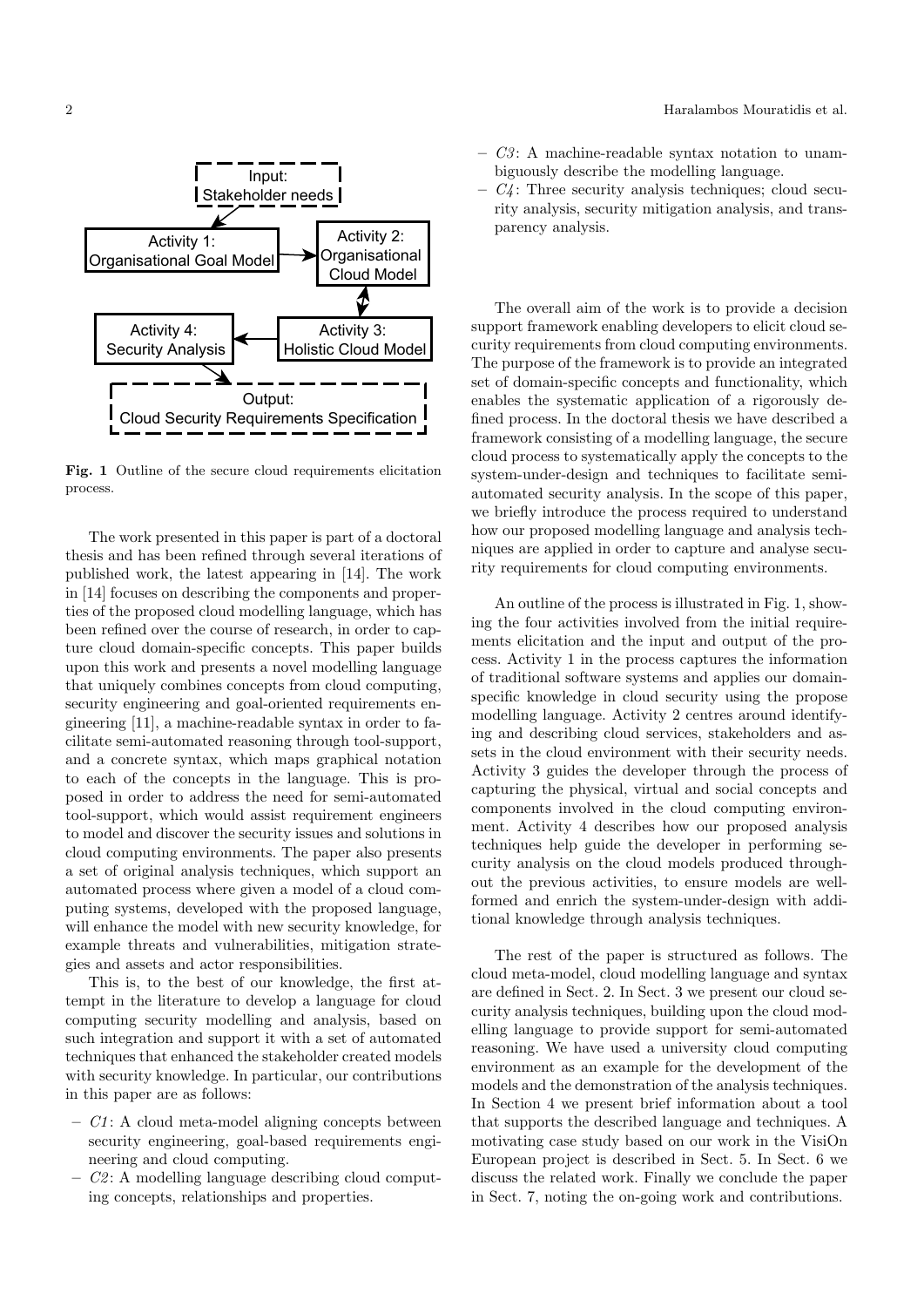

Fig. 2 The relationships between the security concepts in our research.

#### 2 The Secure Cloud Modelling Language

In this section we present our secure cloud modelling language in order to define the concepts and relationships required to model cloud computing systems from a security requirements perspective. A simplified fragment of the cloud meta-model is shown in Fig. 3, illustrating concepts as boxes and relationships as shaded boxes, where boxes with thick outlines indicate the key cloud computing concepts and relationships proposed in our work. A more detailed description of the concepts and relationships of the language and a full version of the cloud meta-model please refer to [15]. Concepts extended from the Secure Tropos methodology [16] is shown as boxes with thin outlines.

In order to analyse the security of cloud systems, we focus on the concepts of resources and goals which represent abstractions of the services offered by the cloud system and the physical and virtual resources required to achieve these goals. This centres around the relationship of cloud services within the scope of the system, encapsulating information about the input and output components. Thus in the event of a security incident targeting assets in the system, we are able to model and trace the security consequences. There security analysis techniques can be performed on the cloud model generated through our cloud modelling language in order to explain the security consequences in detail, for example determining the impact of a threat in terms of the value metric associated with targeted assets, outlining the cost metric associated with implementing security measures to mitigate threats or validating the satisfaction of security properties against user-defined rules. The security analysis chain shown in Fig. 2 illustrates the relationship between the security concepts that are defined in our research. This security analysis chain governs whether the security concepts presented in a cloud model is well-formed, that is, the security associations and values are valid according to the cloud modelling language presented in this paper. We now present our novel cloud computing concepts.

# 2.1 Proposed Cloud Computing Concepts

In this subsection we introduce our concepts for modelling cloud computing systems, in the context of security requirements engineering. To keep the paper to reasonable length, we present a simplified fragment of the metamodel, shown in Fig. 3, focusing on the main cloud computing concepts. For a detailed representation of the meta-model, including "focused" metamodels for each concept, please refer to [15]. Later on in Sect. 5 we demonstrate how our concepts are applied from a practitioners perspective in the context of a case study.

Cloud Service Goal: A cloud service goal provides a specific computing capability, is managed and owned by actors and requires virtual and physical resources in order to deliver its capability. The cloud service goal concept is a specialisation of the goal concept found in the Secure Tropos methodology [16], which represents a way to achieve a specific need. We define a cloud service goal to embody a way of achieving a specific stakeholder need, through cloud computing capabilities. The Cloud Service Goal concept has the properties Capability, Security Property, Deployment Model and Service Model, indicating the specific computing capability, security property, cloud service deployment model and the service model. within the context of security. The Deployment Model determines specific threats and vulnerabilities affecting public, private, hybrid or community models and the Service Model determines cloud-specific threats and vulnerabilities impacting different levels such as Infrastructure as a Service(IaaS), Platform as a Service(PaaS) and Software as a Service(SaaS).

Virtual Resource: A virtual resource represents intangible assets in a cloud computing system. In order to differentiate between tangible and intangible resources, we create a specialisation of the resource concept to represent intangible resources as virtual resources which can be of Type Data or Software to determine jurisdictional properties. An example of an intangible resource is student grades of type *data*, which has the *group* visibility limiting access to actors within the defined group.

The Virtual Resource concept has the properties Type and Visibility. The Type property denotes the type of resource using the enumeration *ResourceType*, with values; Data and Software. The Visibility property denotes the level of visibility of a resource, using the enumeration Visibility with values; Public, Private and Group.

Physical Infrastructure: A physical infrastructure represents a tangible system which, given a geographical location, hosts a group of physical assets within its local proximity. We define this concept as a specialisation of the resource concept, given that cloud computing resources are hosted in physical infrastructure such as a data-centre. This is essential as properties belonging to the physical infrastructure contain fields such as geographical location, ownership and responsible parties; which is required for performing security analysis within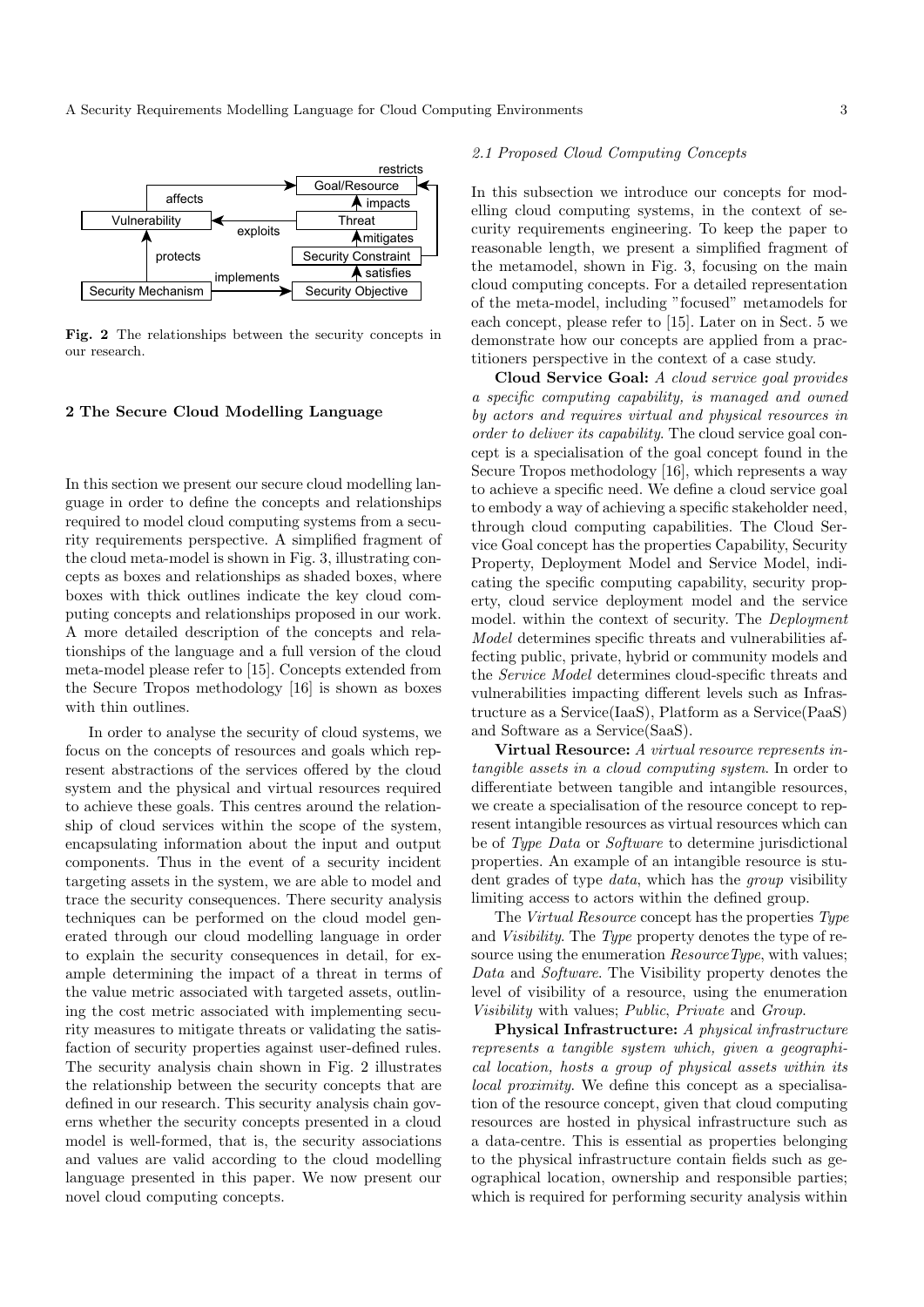

Fig. 3 A simplified fragment of the proposed meta-model showing cloud computing concepts.

a jurisdiction such as the EU General Data Protection Regulation. A physical infrastructure concept has zero or more infrastructure nodes, which conceptually represents the grouping of physical computational resources within an infrastructure.

The *Physical Infrastructure* concept has the properties Jurisdiction. The Location property denotes one or more jurisdictional constraints on the physical infrastructure using values defined in the enumeration JurisdictionType, for example the value General Data Protection Regulation.

Infrastructure Node: An infrastructure node represents a single instance of a computing component such as a server, data storage or network connection. A tangible resource is defined as a specialisation of the resource concept. The NodeID provides an unique identifier for each instance, which can be a type of compute, network or storage resource. We define the tenancy as single or multi-tenant, in order to determine cloud-specific threats such as hypervisor weakness leading to side-channel attacks between virtual machine instances [13].

The Infrastructure Node concept has the properties Type and Tenancy. The Type property denotes the type of infrastructure node, which is defined through the enumeration NodeType using the values Compute, Network and Storage. The Tenancy property denotes the tenancy of the infrastructure node, which is enumerated through Tenancy with the values Single and Multiple. The tenancy indicates whether an infrastructure node only involves a single unique user or if multiple users are involved.

The NodeID provides an unique identifier for each instance of an infrastructure node in a cloud model. The enumeration JurisdictionType consists of the following items: US, UK, EU and Asia. This represents which jurisdiction the asset falls under, and therefore has to adhere to. The enumeration *Tenancy* indicates whether a process is limited to a single tenant or if one or more users are involved.

Permeates: This indicates the relationship which interrelates data-in-transit and data-at-rest from the virtual resource concept to the infrastructure node and physical infrastructure, and from the infrastructure node to another instance of the infrastructure node or a physical infrastructure. A virtual resource is said to be traceable to an infrastructure node if the physical component hosts the virtual resource. For example when a cloud service processes user data stored on a physical hard drive, the data is traceable to the hard drive from a computation node.

A virtual resource is also traceable to a physical infrastructure given the traceable link to an infrastructure node that is part of the physical infrastructure. An infrastructure node can also be traceable to another infrastructure node or physical infrastructure given an exchange of information between the instances, for example a computation node requesting and processing data on a storage node.

Owns: Owns indicates an actors level of responsibility as a relationship where the initiating actor possess ownership over a physical asset, is the creator of a virtual asset or has data ownership over a virtual asset. For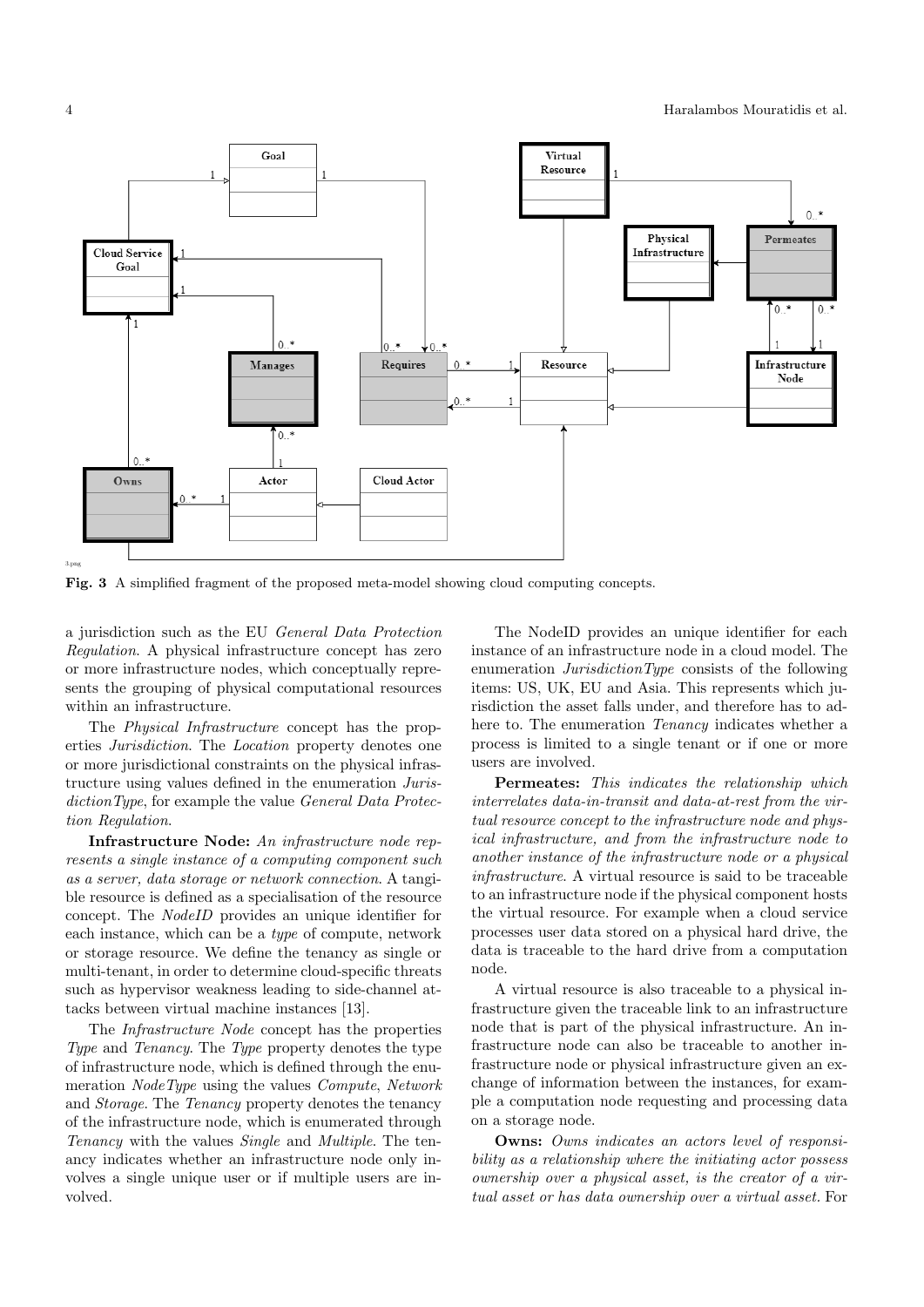example in cases where a cloud users data is physically stored on assets owned by third party providers, who are responsible in meeting the security needs of the data.

This relationship is used to depict the level of responsibility an actor posses in relation to a cloud service goal goal or resource. It is important to define the difference between the data creator, data ownership and physical ownership. The data creator refers to the case where an actor produces data, and thus is the creator of the data in the legal sense. Data ownership refers to the case where data is physically stored on assets owned by third party providers, therefore the third party providers are responsible for the handling of the data. Physical ownership refers to the case where an actor is the owner of a physical asset, such as a server or data-centre.

The Owns relationship has the property Responsibility, which indicates the type of ownership an actor possess in relation to a cloud service goal or a resource and its specialisations. The enumeration Ownership contains the following values; data creator, data ownership and physical ownership.

An actor can initiate zero or more Owns relationships to a cloud service goal, resource or their specialisation. A cloud service goal, resource or their specialisation can be the target of zero or Owns relationships initiated from an actor. The data creator represents an actor that generates virtual resources, for example personal information created by a patient. The data ownership represents an actor in possession of virtual resources, for example a hospital is responsible for their patients medical records. The physical ownership represents actors who are responsible for processing resources through their own physical infrastructure, for example a cloud service provider has physical ownership over customer data stored on the cloud service providers physical infrastructure.

Manages: Manages indicates an actors level of responsibility as a relationship, in the configuration and delivery of a cloud service goal. Actors managing cloud services inherit the responsibility for meeting the security needs of resources required from the cloud service and its dependencies. An actor can have zero or more Manages relationships, indicating that some actors are not involved in the management of cloud services. A cloud service can be the target of one or more Manages relationships from a range of actors, indicating that a cloud service goal is managed by one or more actors.

The Manages concept has the properties cloud service goal, Deployment Model, Service Model and Manager, indicating the instance of the cloud service goal managed by the actor, the deployment model and service model the actor is responsible for and the instance of the actor initiating the relationship. The cloud service goal property holds an instance of the cloud service goal concept, representing the target of the manage relationship. The Deployment Model property specifies which type of cloud deployment model is managed, where the enumeration DeploymentModel includes the values Public, Private, Hybrid and Community. The Service Model property specifies which level of the service model an actor manages, where the enumeration ServiceModel includes the values SaaS, PaaS, IaaS and XaaS. The Manager property holds an instance of the Actor concept, representing the actor managing the cloud service goal.

#### 2.2 Extended Concepts and relationships

In this subsection we outline the extensions to existing concepts in the Secure Tropos methodology, bridging concepts from cloud computing to the security requirements engineering domain. These extensions include definition properties to existing concepts, allowing the language to express richer levels of information.

Several concepts have an associated Security property, which for the security constraint, security mechanism and security objective concepts, describes specific security needs such as confidentiality, integrity or availability on the concept. In the case of threats and vulnerabilities, this represents the impact of a breach in security, for example a threat with the integrity security property indicates an impact on the integrity of targeted concepts.

Cloud Actor: The cloud actor concept has two properties; DeploymentModel representing deployment model and CloudActorType representing the cloud actor role. NIST defines five types of cloud actors; Cloud Service Provider, Cloud Consumer, Cloud Broker, Cloud Carrier and Cloud Auditor [7]. The type of cloud actor determines the set of responsibilities and also constrains the validity of relationships with other concepts. For example a cloud consumer who isn't also a CSP cannot provide physical infrastructure to another CSP actor.

Requires: A goal, cloud service goal or resource requires a cloud service goal or resource, in order to satisfy a stakeholder need, fulfil a capability or collaborate with other resources or cloud service goals. This relationship indicates the resource or cloud service goal instances required by a goal, cloud service goal or resource. The Filter Security Property property can whitelist or blacklist specific security needs as security properties on associated concepts.

Impacts: A goal, cloud service goal or resource is impacted by a threat, which threaten their security properties. This relationship indicates a resource or cloud service is impacted by a specific instance of a threat, where a Impact Metric denotes the security consequences of a breach as a qualitative or quantitative value and the Probability indicates the likelihood of a threat impacting the concept.

Exploits: A threat is able to exploit a vulnerability. This relationship indicates that the specific instance of a threat exploits one or more vulnerabilities.

The Preventable property denotes if the relationship of an instance of a threat exploiting a vulnerability is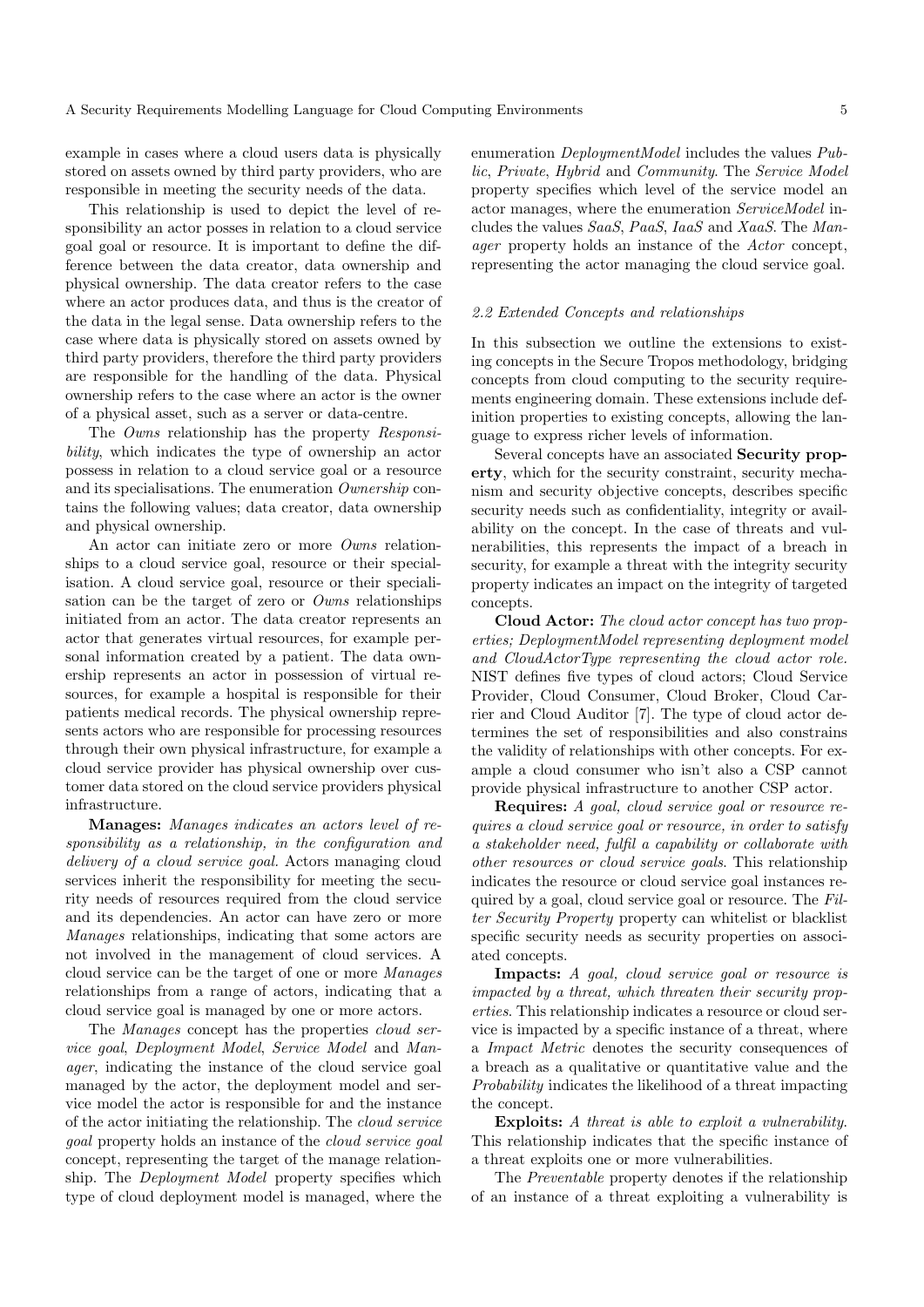preventable. This allows the analysis to determine if mitigation strategies exist.

# 2.3 Syntax

In this subsection we present the instance and concrete syntax of the cloud modelling language. We define the machine-readable syntax as machine-readable encoding of instantiated concepts, relationships and properties from our cloud meta-model. We define the concrete syntax as graphical representations of concepts, properties and relationships in our meta-model, which provides a unique one-to-one mapping of a concept from the metamodel to an graphical representation in a cloud model.

The purpose of the machine-readable syntax is to provide a formal and condensed representation of concept instances, which is machine readable in order to perform analysis on cloud models. Thus the machinereadable syntax allows the unambiguous encoding of concepts in a textual format, which describes the instantiated concepts from a cloud model to facilitate security analysis. The general structure of the machine-readable syntax is as follows: an instance of a concept is defined with a lower case abbreviation with parenthesis surrounding the properties and relationships of the instance, the properties and relationships of the instance is defined with upper case abbreviations inside the parenthesis.

The concrete syntax is visualised using graphical notation, where each concept in the modelling language is mapped to an unique graphical notation. The shapes of the graphical notation was chosen arbitrarily in order to distinguish between Secure Tropos notation and our novel cloud computing concepts.

We now describe the syntax of the modelling language using the following format: concept, machine-readable In this section we define security analysis techniques to syntax, description and concrete syntax.

Cloud Service Goal: The machine-readable syntax of a cloud service goal is  $cs(D, CAP, DM, SM)$ . The machine-readable syntax for a cloud service goal describes the following:  $cs()$  describes an instance of a cloud service goal with associated concepts encapsulated inside the parenthesis, D provides a description of the cloud service goal, CAP describes the capability of the cloud service goal, DM is the deployment model and SM is the service model.

Cloud Actor: The machine-readable syntax of a cloud actor is  $ca(D,|T|)$ . The machine-readable syntax for a cloud service goal provider describes the following: D is a description of the cloud service provider,  $|T|$  is a list denoting one or more roles played by a cloud actor. The type of role played by a cloud actor is selected from the enumeration CloudActorType with the following list of roles; Cloud Service provider $(csp)$ , Cloud Consumer(cu), Cloud Broker(cb), Cloud Carrier(cc), and Cloud Auditor $(ca)$ . For example a cloud service provider with the description *hospital* is encoded as  $ca(hospital, [csp])$ . In case of cloud actors playing multiple roles, for example dropbox who is a cloud service provider and also a cloud consumer is encoded as  $ca(dropbox,[csp,cu]).$ 

Virtual Resource: The machine-readable syntax of a virtual resource is  $vr(D, RT, V)$ . The machine-readable syntax for a virtual resource describes the following: D is the description of the virtual resource instance, RT is the type of resource such as data or software, V is the type of visibility such as public, private or group. For example the virtual resource Patient data with the resource type *data* and visibility type *private* is encoded as vr(data,private).

Physical Infrastructure: The machine-readable syntax of a physical infrastructure is pi(D,L).

The machine-readable syntax for a physical infrastructure describes the following:  $D$  is the description of the physical infrastructure,  $L$  is an enumerated list of jurisdictions which the physical infrastructure falls under. For example the physical infrastructure hospital information system with the jurisdiction General Data Protection Regulation (GDPR) is encoded as  $pi(hospital_is, qdpr)$ .

Infrastructure Node: The machine-readable syntax of a cloud service goal is  $in(D, NT, TE)$ .

The machine-readable syntax for an infrastructure node describes the following:  $D$  is the description of the infrastructure node, NT determines the type of the infrastructure node such as network or storage, TE determines the type of tenancy as single or multi-tenant. For example the infrastructure node amazon server 1 with the compute node type and single tenancy is encoded as in(amazon server1,compute,single).

## 3 Cloud Analysis Techniques

support the developer through the process of identifying threats and vulnerabilities in a cloud environment, proposing alternative mitigation measures and validating cloud security needs. For example the threat analysis identifies threats on cloud assets, where the developer can determine the impact of a threat in terms of the value metric associated with targeted assets. Following the security mitigation analysis, the developer is able to determine the cost metric associated with implementing security measures such as security mechanisms to mitigate threats or validating the satisfaction of security properties against user-defined rules. In order to support developers with expert knowledge of security issues and vulnerabilities, we consult the vulnerability feeds from the National Vulnerabilities Database(NVD), an U.S. government repository of standards-based vulnerability management data [21]. It is also worth mentioning that the analysis techniques are implemented through the framework's tool, which is described briefly in Section 4.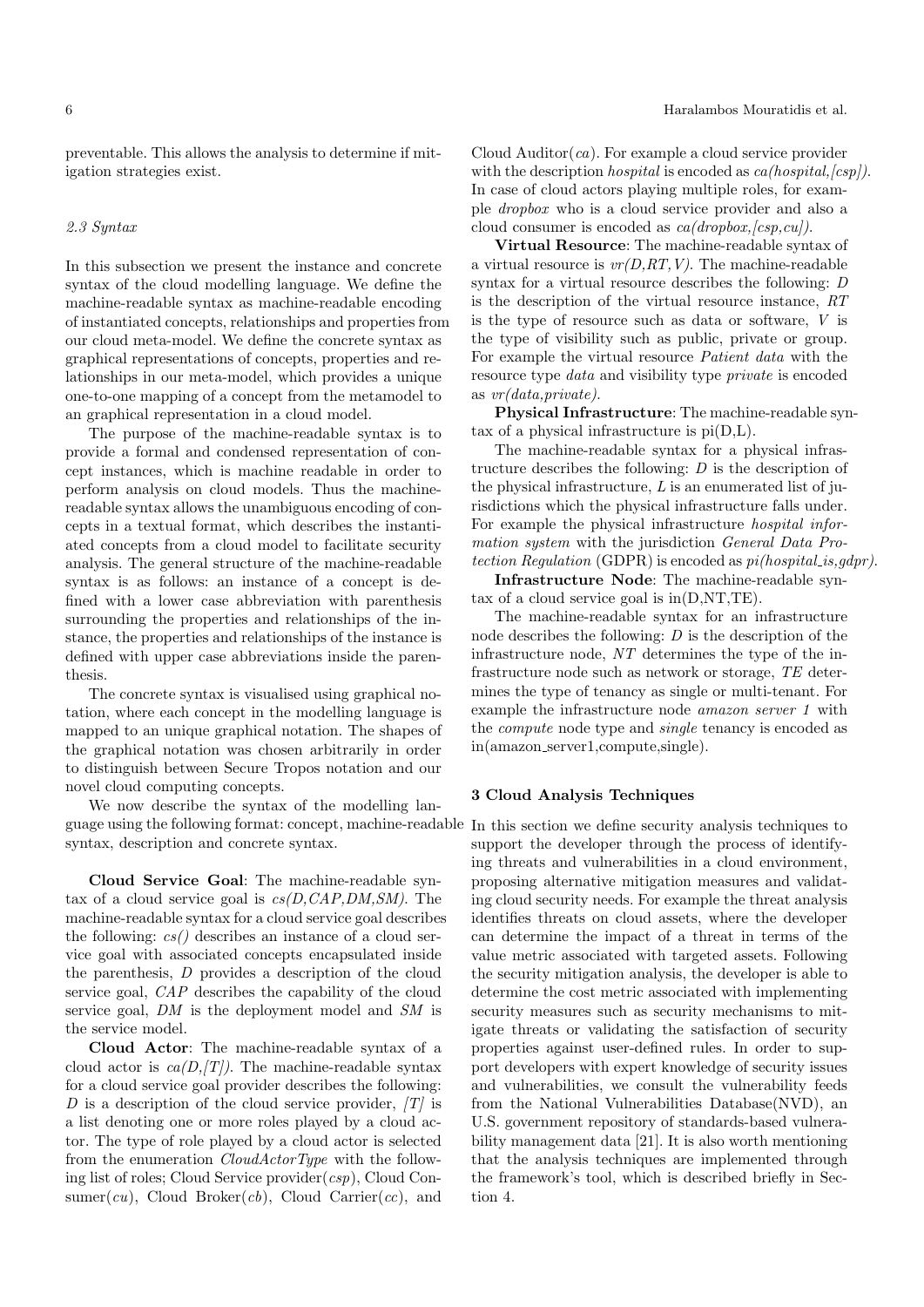A Security Requirements Modelling Language for Cloud Computing Environments 7

Figure 4 illustrates the three supported cloud analysis; 1.) cloud security analysis, 2.) security mitigation analysis, and 3.) transparency analysis, where the analysis technique of each analysis are labelled 1a., 1b. respectively i.e. vulnerability analysis and threat analysis are both cloud security analysis techniques. The input and output of each analysis technique indicates which subset of the cloud environment model(CEM) is used as input and updated respectively. The CEM is used as input for the analysis techniques, where the CEM consists of the cloud system mapped using the machine-readable syntax during the modelling process. The order of the analysis is interchangeable depending on the developer needs and richness of the cloud environment model. For example the developer can perform the security mitigation analysis on a cloud environment model which has already identified pre-existing threats and vulnerabilities. On the other hand a cloud environment model with an empty resource knowledge base i.e. no resources in the system, will not produce any vulnerabilities or threats because there are no resources to impact or affect.

We now summarise the three types of cloud analysis, where the analysis techniques of each analysis is discussed in reference to Fig. 4:

- Cloud Security Analysis 1a. Vulnerability analysis: We identify vulnerabilities affecting resources in the system-under-design, represented through the cloud environment model( $CEM$ ), by consulting the resource knowledge base $(RKB)$ . We refine the CEM by enumerating specific vulnerabilities which affects resources in the system, updating the cloud threat model( $CVM$ ). Thus the  $CVM$  contains information on which resources are exploitable and the specific vulnerabilities affecting the system-under-design.
- Cloud Security Analysis 1b. Threat analysis: We identify threats which exploit vulnerabilities in the system. According to the vulnerabilities exploited, we refine the CEM to enumerate in the cloud threat  $model(CTM)$ , which goals or resources are impacted by specific threats. Thus the CTM provides information on which resources or goals are at risk as a result of vulnerabilities identified in the CVM, and the specific threat exploiting the associated vulnerabilities which impacts the security properties of resources of goals in the system. The actor  $\text{model}(AM)$  identifies any malicious actors posing a threat on the system.
- Security Mitigation Analysis 2a Security constraint resolution: We identify security constraints by consulting the organisation relationships  $(OR)$ , given an AM, in order to mitigate threats in the system. The purpose of a security constraint is to address the specific security property compromised by threats identified in the CVM. We consult the CEM and update the  $AM$  to show security constraints placed on the system as a result of identified threats. Thus the AM provides information on what security con-

straints or security needs need to be satisfied, in order to mitigate threats on the system-under-design.

- Security Mitigation Analysis 2b. Security objective resolution: We identify security objectives by consulting the CTM, in order to determine if all the security constraints placed on the system are satisfied. We refine the CEM to enumerate in the CTM security objectives and which security properties they satisfy in relation to security constraints found in the AM. Thus the CTM advises the developer of the specific security objectives which should be implemented, in order to address the security constraints placed on the system-under-design.
- Security Mitigation Analysis 2c. Security mechanism resolution: We identify security mechanisms by consulting the CVM in order to protect against the exploitation of vulnerabilities in the system-underdesign. Security mechanisms are implemented through security objectives, thus the CEM is refined through the CVM and CTM to enumerate how vulnerabilities are addressed by security mechanisms and which security objectives implements the defined countermeasures respectively.
- Transparency Analysis 3a. Cloud Security Management This analysis identifies the roles of cloud actors responsible for the management or ownership of physical and virtual assets, by consulting the AM and cross-referencing the organisational relationships  $(OR)$  with resources and goals found in the RKB. The identified relationships enumerating these roles are reflected in the OR and updates the CEM with any modifications made. The cloud actors responsible for managing and implementing security measures are also identified by consulting the CVM, CTM and AM. This analysis allows developers to summarise the delegation of responsibilities in order to ensure the cloud security requirements of the system is satisfied, updating the CTM and CSM.

The following subsections describes the steps of each stage in further detail, providing a systematic process to carry out cloud security analysis. Note that the notation of the process is described using the machine-readable syntax defined earlier in Section 2.3, where capital letters in italic indicates variables holding values i.e. X,Y, and the equals sign is the assignment operator i.e.  $X=Y$ assigns the value in the variable  $Y$  to  $X$ . To support readers we have used a running example based on a university cloud computing environment focusing on the career office services that a university provides, building on our own understanding of such services.

# 3.1 Cloud Security Analysis

The first analysis takes as input a cloud model with the minimal concepts consisting of goals, actors and resources as shown in Figure 5. Goals are required in order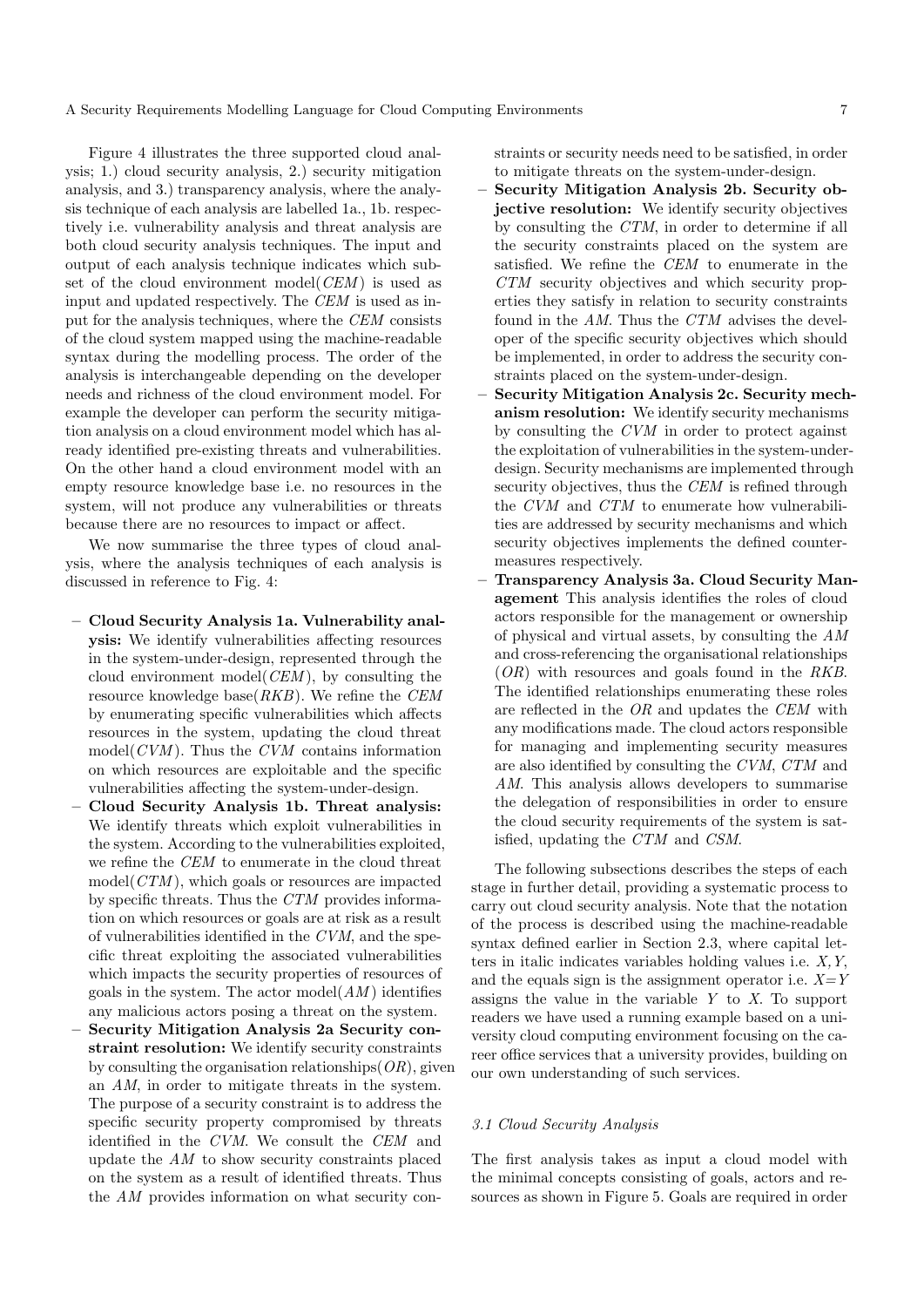

Fig. 4 Process illustrating three types of cloud analysis with inputs from and updates to the cloud environment model.



Fig. 5 A cloud model generated through the running example, which is provided as input for the analysis.

to capture the needs of the system. In addition cloud service goals are a specialisation of the goal concept, in order to describe the cloud computing needs of the system and stakeholders. Resources describe the components the system and processes require in order to fulfil their needs, which includes the cloud computing specialisations; virtual resource representing intangible resources, infrastructure node representing tangible resources and physical infrastructure representing boundary-specific components in the system. This analysis consists of two techniques; the vulnerability analysis and threat analysis.

In order to map security knowledge to our cloud models, vulnerability, threat and mitigation information is extracted from the NVD CVE XML 2.0 schema. We define NVD as a set and say that a quadruple (cvename, product, vendor, version) is in NVD if a NVD entry describes cvename in the entry element with name as the attribute, product in the prod element with product as the name attribute, vendor as the vendor attribute and version in the vers element with version as the num attribute.

3.1.1 Vulnerability Analysis Given a cloud environment model CEM, the vulnerability analysis examines the RKB of the CEM and searches the properties of assets within RKB. Specifically this analysis examines the properties of the set virtual resources VR, the set physical infrastructure PI, the set infrastructure node IN and their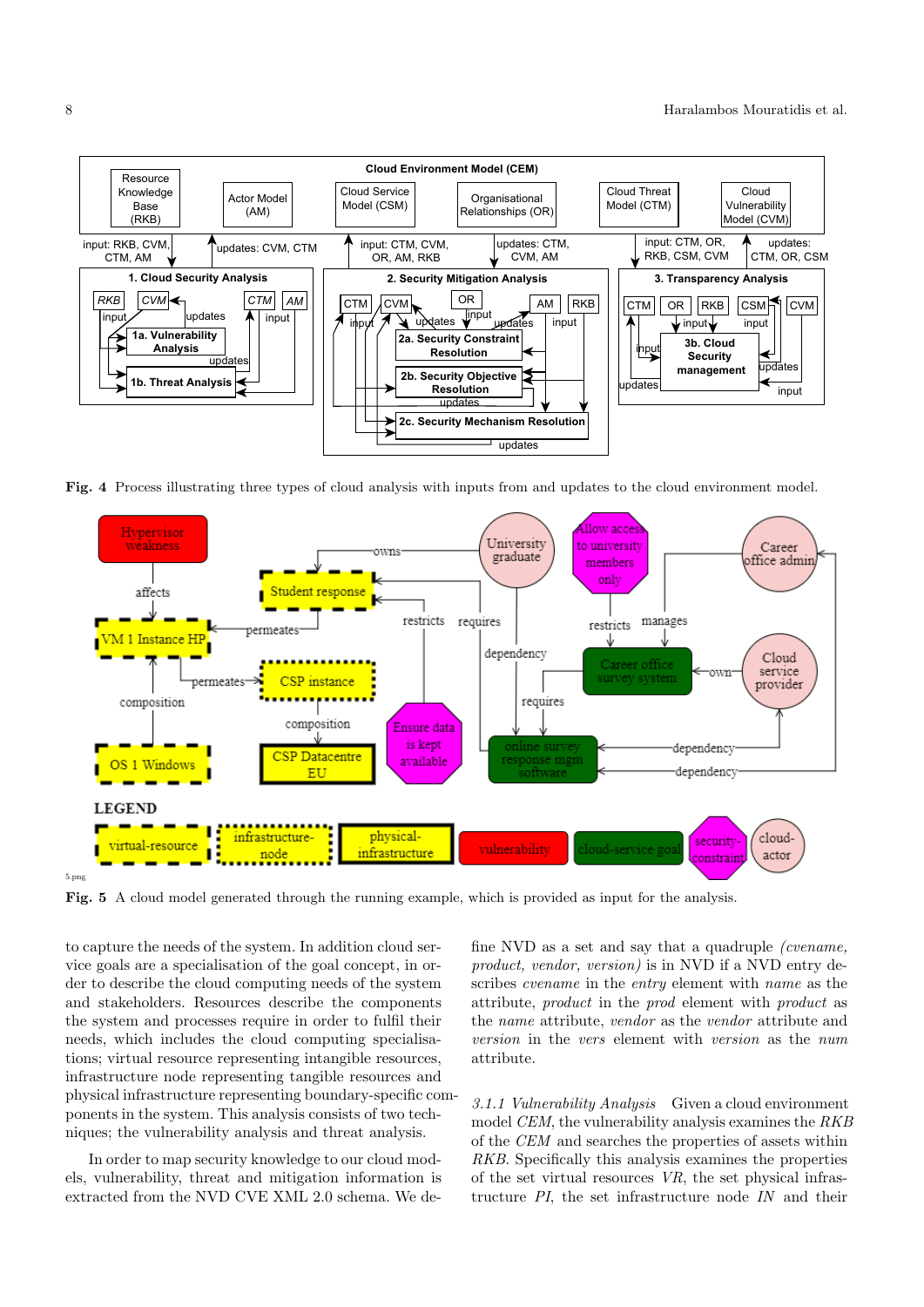A Security Requirements Modelling Language for Cloud Computing Environments 9



Fig. 6 A new vulnerability is identified and generated from the vulnerability analysis.

relationships *VPIR* in the *RKB*. Vulnerabilities are identified based on security knowledge and the CVM is updated. The following definition describes the procedure in order to perform the vulnerability analysis, where the NVD is used to identify and generate vulnerabilities affecting assets in a cloud model:

Definition: Vulnerability analysis For each (product, version, vendor) in a virtual resource, physical infrastructure or infrastructure node of RKB if (product, version, vendor) is in NVD then update the CVM with a new instance of the vulnerability concept with the affects relationship to the virtual resource, physical infrastructure or infrastructure node. The new vulnerability instance has the description cvename where cvename is the matching NVD entry given the quadruple (cvename, product, vendor, version).

For example given the cloud environment model shown in Figure 5, there are five entities in the RKB of the CEM ; VR1 Student response, VM 1 Instance HP, CSP instance, CSP Datacentre and OS 1 Windows. The CVM has one existing vulnerability entry, enumerated as:  $CVM(VM_11_Instance_HP,Hypervisor_weakness,$  $a\mathit{ffects}(VM_11_Instance_HP,Hypervisor_weakness)$ ). When performing the vulnerability analysis, the properties in VR1 Student response, VM 1 Instance HP, CSP instance and CSP Datacentre do not match any entries in NVD. However the virtual resource OS 1 Windows, which is enumerated as  $OS_1$ . Windows(Windows, Microsoft,  $Windows_10$ , matches an entry in the NVD represented as a quadruple (CVE-2016-0181,Windows,Microsoft,  $Windows_10$ . Therefore a new instance of the vulnerability concept was added to the CVM with the description  $CVE-2016-0181$  and the relationship affects (CVE- $2016-0181$ , OS<sub>-1</sub> Windows). Figure 6 illustrates the new vulnerability in the cloud model, after performing the

vulnerability analysis. The CVM is now enumerated as:  $CVM/(VM_11_Instance_HP,OS_1_Windows), (Hypervisor_$  $weakness, CVE-2016-0181), (affects(VM\_1\_Instance\_HP,$  $Hypervisor_weakness$ ), affects(CVE-2016-0181, OS\_1\_ Win $down))$ 

3.1.2 Threat Analysis The threat analysis is the second analysis technique in the cloud security analysis, taking as input a CEM. Given a set of vulnerabilities in the CVM, these vulnerabilities can be exploited through threats posed by malicious actors in the AM to compromise the confidentiality, integrity or availability of resources and processes in the system. Therefore this analysis examines the CVM for vulnerabilities and existing threats in the CTM, generating new threats in the CTM to indicate the type of security property each threat impacts.

Definition: Threat analysis For each instance of a vulnerability  $V$  in the  $CVM$  of the  $CEM$  with the relationship affects $(V, R)$  or affects $(V, G)$ , if the description of V is in NVD then create a new instance of a threat T in the CTM with the following two properties; (i) the description "Impact on  $(C,I,A)$ " where  $(C,I,A)$  is a triple containing values from the corresponding NVD entry with  $CVSS<sub>-</sub>vector$  in the entry element and  $C<sub>1</sub>, A$  as the attributes, (ii) the security property  $(C,I,A)$  where  $(C,I,A)$  is a triple containing values from the  $NVD$  entry with  $CVSS\_vector$  in the entry element and  $C,I,A$  as the attributes.

The new instance of the threat  $T$  has the following relationships; (i) the *exploits* relationship to the corresponding vulnerability as  $exploits(T, V)$ , (ii) the *impacts* relationship to the resource R or goal G as  $\mathit{impacts}(T,R)$ or *impacts* $(T, G)$ .

The Common Vulnerability Scoring System(CVSS) is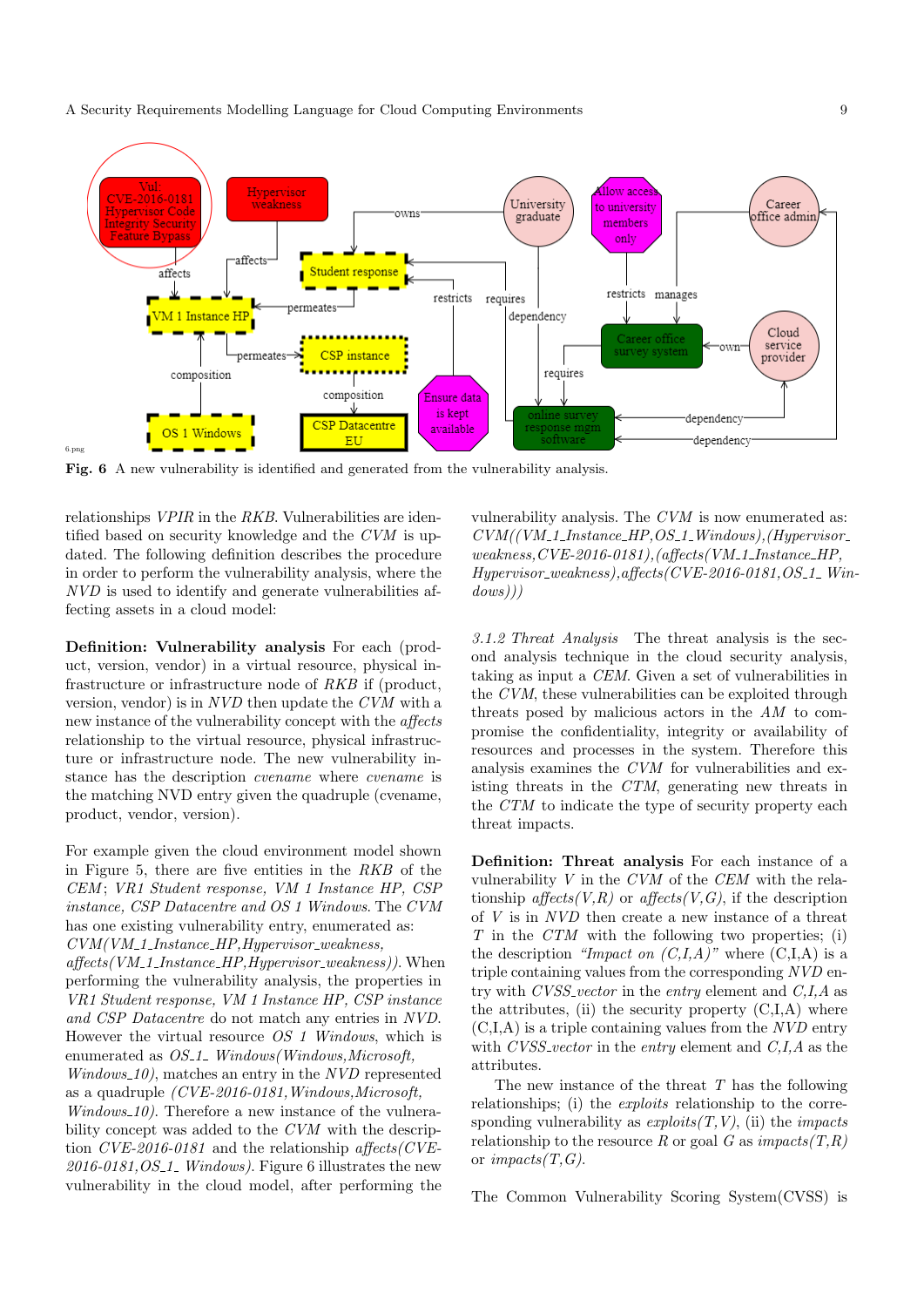a free and open industry standard for quantifying the severity of security vulnerabilities. The CVSS defines the impact of an exploit on a system using three security properties: "The confidentiality (C) metric describes the impact on the confidentiality of data processed by the system.", "The Integrity (I) metric describes the impact on the integrity of the exploited system." and "The availability (A) metric describes the impact on the availability of the target system. Attacks that consume network bandwidth, processor cycles, memory or any other resources affect the availability of a system.". The current version of CVSS (CVSS v3.0) was released in June 2015.

Therefore we align the impact of exploiting a vulnerability in CVSS as the impact of a threat on a resource and the exploitation of a vulnerability in our cloud modelling language. Specifically we take the three security properties defined in CVSS; confidentiality, integrity and availability to correspond to values defining security needs in the security property of our threat concept. That is we map on an one-to-one basis given the exploitation of a vulnerability in CVSS, the impact on one or more of the three security properties corresponds to a threat enumerating these security properties.

For example Figure 7 illustrates the exploits relationship of a threat on a vulnerability, where the threat also impacts a resource. In this example the vulnerability entry with the CVE identifier CVE-2016-0181 is found in the NVD vulnerability data feed, where the following CVSS information is extracted for that entry;  $\langle$  entry CVSS\_vector = "(C : N/I : P/A : N) >. This extract from the CVSS indicates that there is no impact on the confidentiality property of resources affected by the vulnerability if exploited, partial impact on the integrity property of associated resources and no impact on the availability property. Therefore the threat with the name "Impact on integrity" with the set of security property  $[I : P]$  is generated in the model, indicating the threat of partially impacting integrity if the associated vulnerability is exploited.

#### 3.2 Security Mitigation Analysis

The second type of analysis supported is the security mitigation analysis, where the purpose is to examine threats and vulnerabilities from the CVM and CTM in order to propose potential approaches for mitigation. This analysis takes a CEM as input, given that there exists vulnerabilities in the CVM and threats in the CTM.

3.2.1 Security Constraint Resolution Security constraints represent the security needs of the system on assets or processes, where a security constraint needs to be satisfied in order to mitigate a threat. A security constraint mitigates a threat, indicated by the  $mitigates(SC, T)$  relationship in the CTM. A security constraint SC restricts a resource  $R$  and its specialisations or a goal

G and the cloud service goal specialisation, indicated through the relationship *restrictsresource*( $SC, R, A$ ) and restrictsggoal( $SC, G, A$ ) in the OR. We define this technique to identify security constraints, create the mitigates relationship from a security constraint to a threat T and create the restricts relationship from a security constraint to a resource  $R$  or goal  $G$ . In the scope of this technique,  $R$  and  $G$  refers to the entry in the *im* $pacts(T,R)$  or  $impacts(T,G)$  relationships of the CTM. Therefore this analysis identifies the security needs of the system through security constraints, in order to address threats impacting resources and goals.

Definition: Security constraint resolution For each threat T in the CTM of the CEM where miti $gates(SC,T)$  does not exist, then create an entry mit $iqates(SC,T)$  in the CTM where SC has the following properties; (i) the description "Protect  $(C,I,A)$  of  $(R-G)$ " where  $(C,I,A)$  is a triple in the security property of  $T$  and  $R-G$  is a single in the description of  $R$ or G, (ii) the security property  $(C, I, A)$  where  $(C, I, A)$  is a triple in the security property of T.

For each impacts $(T,R)$  or impacts $(T,G)$  in the CTM where there does not already exist a restricts  $SC, R$ ) or  $restricts(SC, G)$ , create the following relationship with the security constraint  $SC$ ; (i) restricts( $SC, R$ ) or re $stricts(SC, G)$  where R or G corresponds to the entry found in the *impacts* $(T,R)$  or *impacts* $(T,G)$  relationships of the CTM.

For example Figure 8 shows a security constraint created in order to mitigate a threat, while restricting a resource. Following the threat analysis, we identify the threat named Impact on integrity in the cloud model, with the security property containing the set of values I. Taking the name of the threat as Impact on integrity, the target of the impacts relationship from the threat is identified as OS 1 Windows, which is assigned to A. The security constraint with the name Protect integrity is created, with the security property I. A mitigates relationship from the security constraint Protect integrity to the threat Impact on integrity is then created. Finally a restricts relationship from the security constraint Protect integrity to the resource OS 1 Windows is created.

After performing this analysis we have created a security constraint with the security property  $I$ , which has the mitigates relationship to the threat Impact on integrity and the restricts relationship to the resource OS 1 Windows. This security constraint therefore represents the security need which has to be satisfied to mitigate the indicated threat, where the security need is the security property integrity. The restricts relationship from the security constraint to the resource tells us which component in the system has security needs, specifically it tells us which security property needs to be satisfied.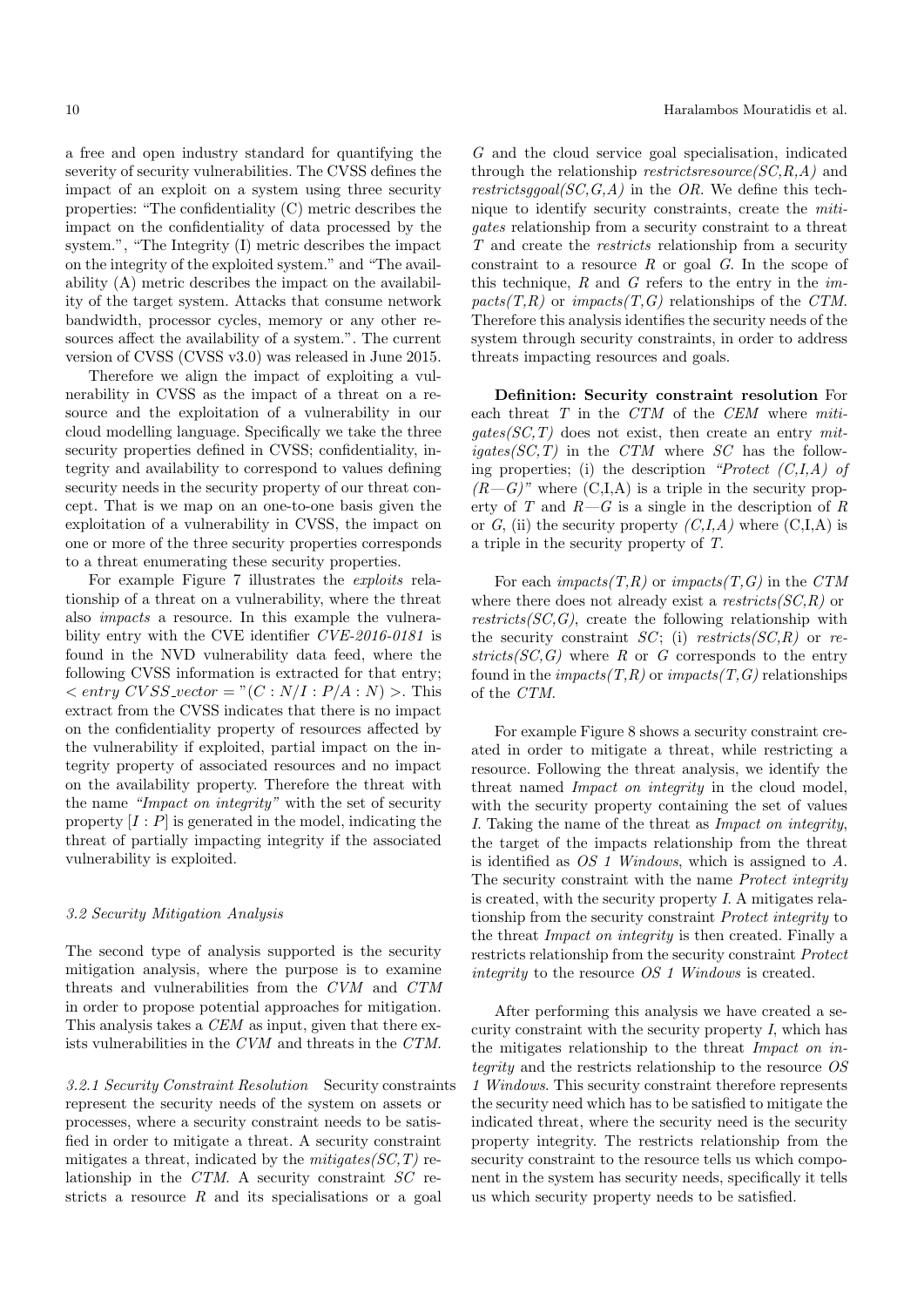A Security Requirements Modelling Language for Cloud Computing Environments 11



Fig. 7 Identifying a threat exploiting a vulnerability and impacting a resource.



Fig. 8 Creating a security constraint which mitigates a threat and restricts a resource.

## 3.3 Security Objective Resolution

The second part of the security mitigation analysis takes as input the CTM, AM and RKB. The purpose of this analysis is to cross-reference CVE and CWE entries between the NVD vulnerability data feed in the NVD and the CWE database, in order to identify and create security objective entries in the CTM. Therefore in this technique security objectives are identified to satisfy security constraints through the satisfies relationship, where properties of the security objectives are extracted from entries in the NVD and CWE.

Definition: Security objective resolution For each security constraint  $SC$  in the  $CTM$  of the  $CEM$  where  $satisfies(SO,SC)$  does not exist, then create an entry sat $isfies(SO,SC)$  in the  $CTM$  where the security objective  $SO$  has the following properties; (i) the description  $(M)$ where (M) is a single that exists in the CWE core content database with the *Mitigation\_Strategy* element and M attribute corresponding to the CWE entry, (ii) the security property  $(C,I,A)$  where  $(C,I,A)$  is a triple that exists in the CWE core content database which describes  $(C,I,A)$  in the *Consequence\_Scope* attribute of the *Com*mon\_Consequence element given a corresponding CWE entry.

Figure 9 shows the identification of a security objective as a result of consulting the CVE during the security objective resolution. In this case the security objective has the *securityProperty* of value  $I$  and the relationship  $satisfies (MIT-5.1 \_Input\_validation, protect\_integrity_of \_$ hypervsior), which corresponds to the security Property I in Protect integrity of hypervsior.

#### 3.4 Security Mechanism Resolution

The final stage of the security mitigation analysis as input the CVM, CTM, AM and RKB from the CEM. The purpose of this technique is to identify the security mech-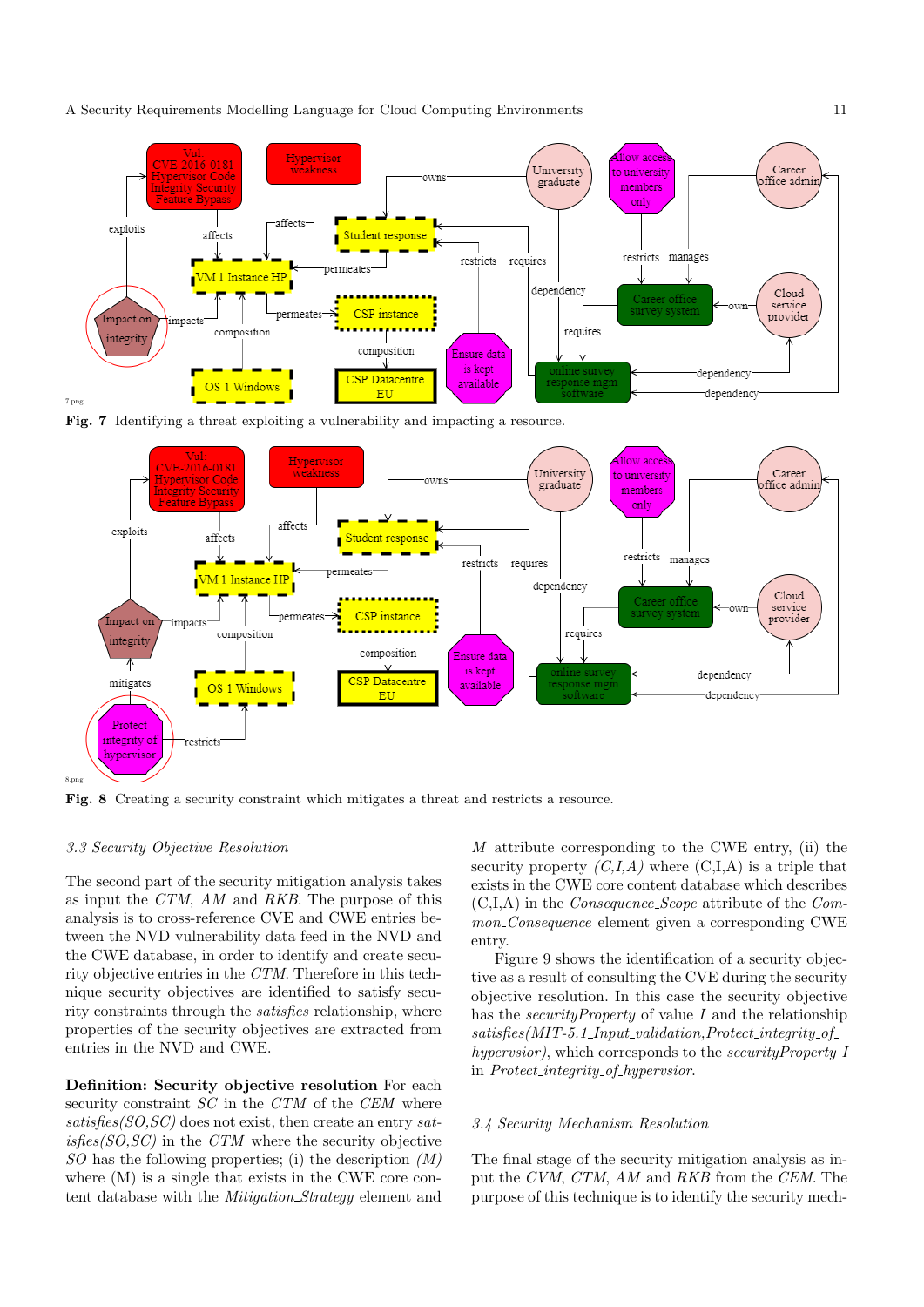

Fig. 9 Creating a security objective which satisfies a security constraint.

anisms required to address vulnerabilities in the systemunder-design. Specifically the CVE entry of vulnerabilities are cross-referenced through the NVD and CWE, where matching entries specify the mitigation method through the  $protects(SM, V)$  relationship.

Definition: Security mechanism resolution For each vulnerability  $V$  in the  $CVM$  of the  $CEM$  where  $protects(SM, V)$  does not exist, then create an entry pro $tects(SM,V)$  in the CVM where the security mechanism  $SM$  has the following properties; (i) the description  $(M)$ where (M) is a single that exists in the CWE core content database with the Mitigation Description element and  $M$  attribute corresponding to the CWE entry, (ii) the security property  $(C, I, A)$  where  $(C, I, A)$  is a triple that exists in the CWE core content database which describes (C,I,A) in the Consequence Scope attribute of the *Common\_Consequence* element given a corresponding CWE entry.

For each  $protects(SM,V)$  in the CTM where there does not exist an implements(SO,SM) relationship, create the following relationships with the security objective  $SO$ ; (i) an *implements(SO,SM)* where the responsibility property of implements is the actor A.

Figure 10 shows a security mechanism which implements a security objective. In this case the security mechanism indicates how the security objective can be implemented, not the technical implementation instance or method. This limitation is due to the level of information provided in the security sources selected in our security analysis process. We argue that in the scope of security requirements engineering, providing exact technical implementation details during the early requirements stage is difficult due to the abstraction of components and concepts. That is during the design of the system-to-be, the developer does not posses enough information to be able to provide or make use of precise technical implementation level details.

#### 3.5 Transparency Analysis

The analysis techniques defined previously have dealt with identifying security issues and solutions in a cloud computing environment, based on the properties of concepts such as cloud service goals and resources in the CEM. In order for developers to understand how cloud computing characteristics impacts the security needs in a cloud computing system, the responsibilities of cloud actors should be made clear. In this case there are several factors which determine a cloud actors scope of security responsibilities in a cloud computing environment. The primary concern is to determine the ownership and management of processes, data and infrastructure in a cloud computing system. Therefore by associating cloud actors with concepts in the system-under-design, the tractability of security responsibilities can be determined. As an example, given a cloud service goal with the SaaS cloud service model, the cloud service provider will be responsible for managing the infrastructure and applications required by the cloud service. Therefore the security implications in this example is that the cloud service provider will be responsible for addressing any security challenges that impact the infrastructure and applications associated with the cloud service.

3.5.1 Cloud Security Management The purpose of this analysis is to examine the security needs of a cloud computing system, in order to identify cloud actors responsible for satisfying these security needs. The analysis takes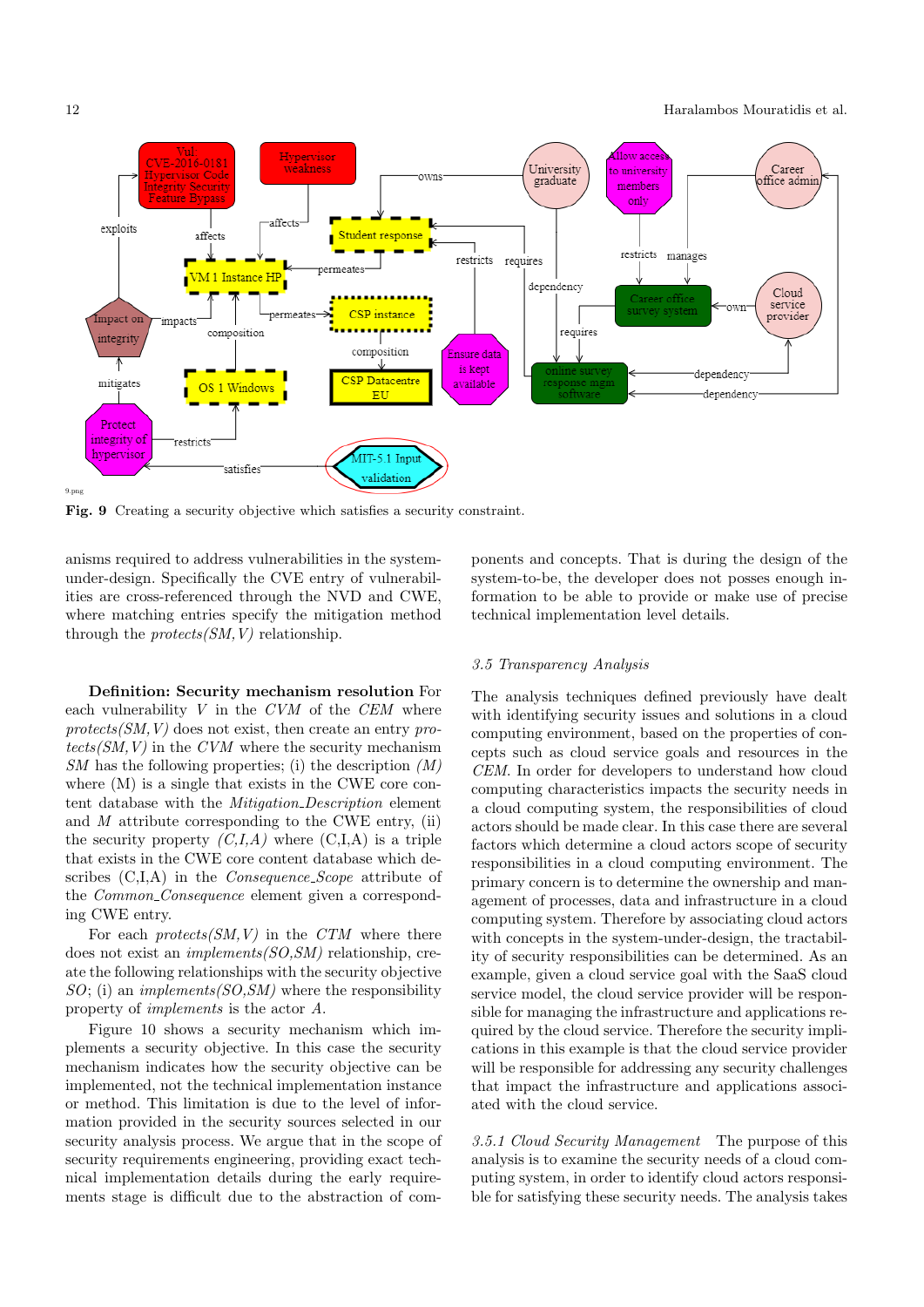A Security Requirements Modelling Language for Cloud Computing Environments 13



Fig. 10 Creating a security mechanism which implements a security objective and protects a vulnerability.



Fig. 11 Cloud environment model showing the security needs of a system-under-design.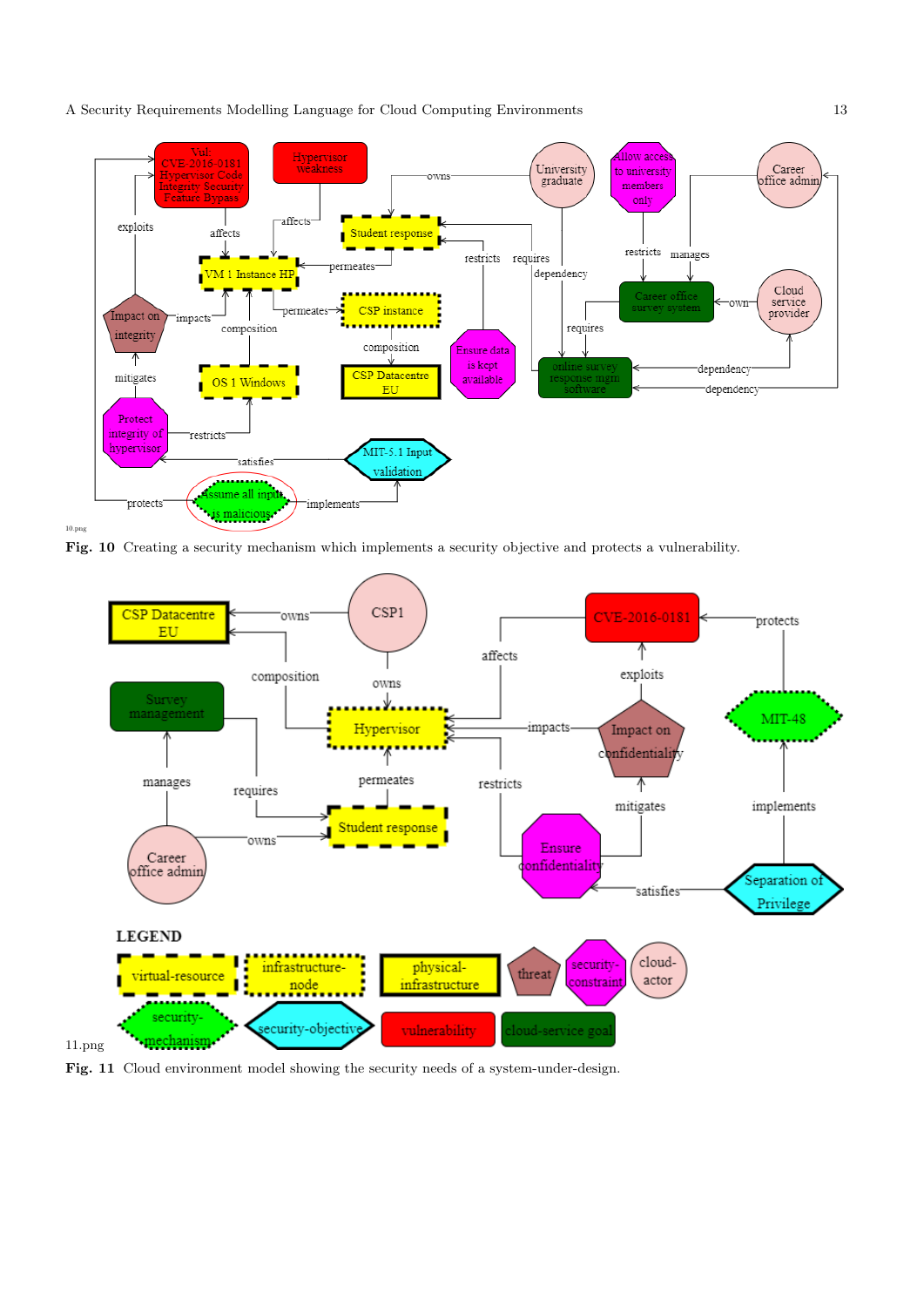as input the CVM, CTM, OR, RKB and CSM. Specifically the analysis examines the affects, exploits, impacts and restricts relationships in the CVM, CTM and OR to determine the security challenges imposed on goals and resources. The protects, satisfies, implements and mitigates relationships in the CVM and CTM determine how to address security challenges in the system-underdesign. The owns, manages and poses relationships in the AM indicates the association between cloud actors and the processes, data and infrastructure in the cloud computing environment.

Definition: Cloud security management For each security constraint  $SC$  of  $CEM$ , if  $SC$  is in  $OR$  where restrictsresource(SC,R,A) or restrictsgoal(SC,G,A) and *requiresgoal* $(G,R)$  exists then each SC has the following values appended to its SecurityRequirement property:

- append "The cloud actor A is responsible for SC on G R: " where the properties of A, SC, G and R is in the restricts resource  $(SC, R, A)$  or restricts $goal(SC, G, A)$  of  $OR$
- for each affects(V,R), affects(V,G) and protects(SM,V) in  $CVM$  where R or G is the same scope of  $SC$  then append "Security mechanism SM to protect against vulnerability V "
- for each  $exploits(T, V)$  and  $mitigates(SC, T)$  in  $CTM$ where  $T$  and  $SC$  is in the same scope of  $SC$  then append "Security constraint SC mitigates the threat  $T$  "
- for each satisfies  $(SO, SC)$  and implements  $(SO, SM)$  in the CTM where SC and SM is in the same scope of SC then append "Security objective SO satisfies security constraint SC and implements security mechanism SM"

Figure 11 illustrates a cloud environment model consisting of the following concepts: cloud actor Career office admin and CSP1, cloud service goal Survey management, virtual resource Student response, infrastructure node Hypervisor, physical infrastructure CSP Datacentre, vulnerability CVE-2016-0181, threat Impact on confidentiality, security constraint Ensure confidentiality, security objective Separation of Privilege and security mechanism MIT-48. These concepts are formally represented in

# $CEM = \langle RKB, AM, OR, CSM, CVM, CTM \rangle$

where relationships such as *restrictsresource*(*Ensure con*fidentiality,Hypervisor,CSP1) in the OR, protects(MIT-48,CVE-2016-0181) in the CVM and satisfies(Separation of Privilege,Ensure confidentiality) in the CTM are described. These relationships are examined when performing the cloud security management analysis, describing the security needs of the system. After performing this analysis, the security constraint Ensure confidentiality in CEM has the following securityRequirement property representing the security responsibility of a cloud actor:

"The cloud actor CSP1 is responsible for Ensure confidentiality on Hypervisor: Security mechanism MIT-48 to protect against vulnerability CVE-2016-0181, Security constraint Ensure confidentiality mitigates the threat Impact on confidentiality, Security objective Separation of Privilege satisfies security constraint Ensure confidentiality and implements security mechanism MIT-48".

In summary, after performing the analysis techniques in the security analysis process, a security-enhanced cloud model is produced by semi-automatically enriching the model with security concepts such as vulnerabilities, threats, security constraints, security objectives and security mechanisms. Specially the security constraints tells us which resources and goals in the system is impacted by threats or affected by vulnerabilities, and how they are restricted in terms of the security properties that need to be protected. The security objectives provide high level descriptions of what needs to be done in order to satisfy the security properties outlined in security constraints. The security mechanisms describe at a lower level, the method or technique which need to be carried out in order to implement security objectives.

While the granularity of the proposed concepts and mitigation strategy do not provide a direct way for developers to proceed to the implementation stage through coding guidelines, we argue that this is a limitation given the level of information provided from the security sources. Rather our security analysis approach guides the developer of cloud systems in analysing the goals and resources of a system, drawing from industry standard security sources to create and illustrate the relationships and concepts to help developers understand the security needs of the system-under-design.

#### 4 Tool Support

Apparatus Software Tool(ASTo) is an open source graphical security analysis tool for Internet of Things(IoT) networks, providing tool support for the Apparatus security framework in [19]. In order to provide developers with semi-automated tool support when applying our secure cloud environment framework, our contribution is the SectroCloud module, which extends ASTo with cloud security requirements concepts. The automated reasoning support includes a graphical interface improving quality-of-life through task automation, the means to create visual models and perform semi-automated security analysis. The contributions of the SectroCloud module is as follows:

- Visualisation of the concepts and relationships defined by the modelling language.
- Graphical representation of the conceptual cloud environment model, with three views focusing on the organisational, application and infrastructure level of concepts.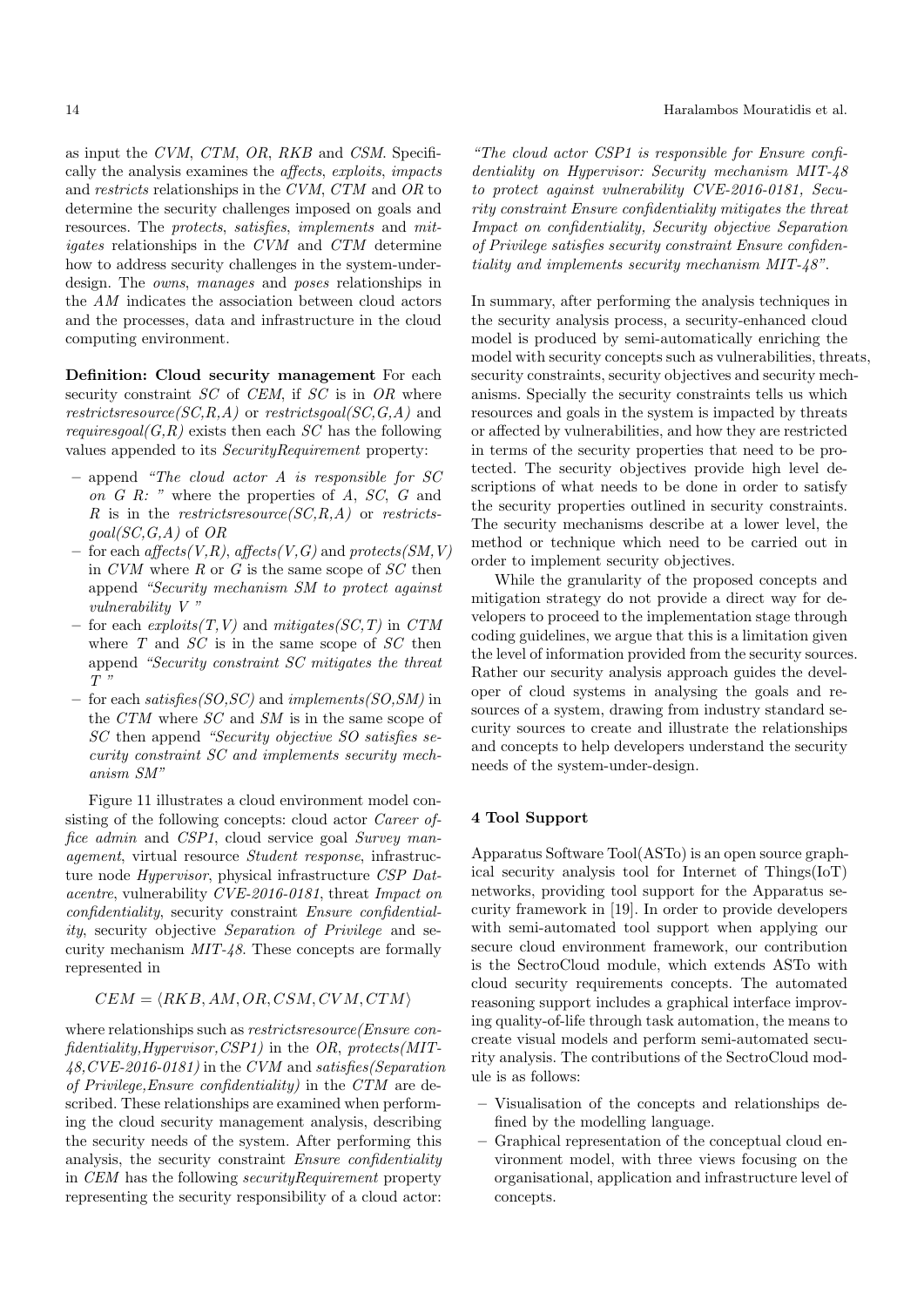- Provides semi-automated reasoning based on the three cloud analysis techniques defined in the previous section. In particular Cloud Security Analysis, Security Miitgation Analysis and Transparency Analysis. Taking as input models and information from public databases (as explained in the previous section) the tool enhances the models created by the user with relevant threat, vulnerability information.
- Quality-of-life utility and interface usability to support developers during the modelling process, such as concept and relationship filters, baseline security analysis techniques, data overview and model categorisation.

ASTo with the SectroCloud module is available for download from the authors online repository <sup>1</sup>. The instructions for installing the tool are provided in the online repository. One of the main issues in modelling complex systems in a cloud environment is the scalability and visual presentation of data, when developers need to model cloud systems with hundreds of nodes and relationships. With tool support, features such as the visualisation and grouping of concepts within a specific scope helps developers to uncouple complex models and understand the workings of the system under design.

## 5 VisiOn Case Study: Municipality of Athens

In this section we evaluate our modelling language and analysis techniques using a scenario from the Visual Privacy Management in User Centric Open Environment  $(VisiOn)<sup>2</sup> European project case study. Vision is an in$ tegrated tool solution that organisations can connect to part or all of their systems within their infrastructure. The VisiOn tool is accessed through a web interface by users such as citizens, allowing them to interact with the public administration(PA) in order to search for information, updates and requirements on the management of their data. This case study was selected because of the relevancy between the VisiOn project and the cloud computing needs of their stakeholders, specifically in scenarios where the cloud security requirements of stakeholders need to be understood as they transition from traditional systems to a cloud computing environment.

The scenario from this case study was selected from one of three pilot scenarios proposed by a local Greek government development company named "City of Athens IT Company" (DAEM) for the VisiOn project. In this scenario an Athenian city resident, George, submits a request for an annual membership at a public swimming pool in Athens, with a disability discount. In order to verify his current residence and medical situation to be eligible for specific city services, the swimming pool faculty is responsible for verifying the birth and medical

certificates of the applicant, in order to approve the citizenship status and medical circumstances for a discount. The swimming pool administration team will outsource their computing needs to a third party cloud computing provider, where the business data and processes of their system is stored and processed externally in a cloud computing environment. The municipality of Athens is responsible for providing copies of various certificates of citizens, where their data is accessed and stored by certified governmental cloud computing providers. The clinic in this scenario stores the medical information and certificate of citizens on certified health-care cloud computing infrastructure. Therefore in this scenario the personal data of citizens is exchanged between the public authority from the municipality of Athens, personnel at a clinic and the swimming pool administration staff. This scenario is examined from the perspective of DAEM, where they are responsible for determining the cloud security requirements of the stakeholders in this scenario, and disseminating the identified requirements to the appropriate parties.

The stakeholders in this case study are the representatives of the public authority (Municipality of Athens), swimming pool administrator and Athenian citizens (George), where their requirements are represented by DAEM.

The description and security requirements of the stakeholders in the Municipality of Athens scenario were obtained in the context of the VisiOn project  $3$ . The security requirements are as follows:

- $-$  **SR1** The actor *SP Information System* require *Badge* to authenticate in order to achieve goal Badge issued.
- $-$  **SR2** The actor *SP Information System* require unlinkability on Badge in order to achieve goal Badge issued.
- SR3 The actor Municipality of Athens shall ensure the integrity of the required resource Medical certificate permeating to SP information system is preserved.
- $-$  **SR4** The actor *Municipality of Athens* shall ensure the confidentiality of the required resource Medical certificate permeating to SP information system is preserved.
- **SR5** The actor *Municipality of Athens* shall ensure the integrity of the required resource Birth certificate permeating to SP administrator is preserved.
- **SR6** The actor *Municipality of Athens* shall ensure the confidentiality of the required resource Birth certificate permeating to SP administrator is preserved.
- SR7 The actor SP Information System shall ensure the confidentiality of the required resource Bank details is preserved.

<sup>&</sup>lt;sup>1</sup> https://github.com/NOMNUDS/apparatus<br><sup>2</sup> http://www.visionprivacyplatform.eu

<sup>2</sup> http://www.visionprivacyplatform.eu

<sup>3</sup> http://www.visioneuproject.eu/wp-

content/uploads/2016/03/2015-VSN-RP-053-D2.2-Citizensand-Public-Administrations-Privacy-Requirements.pdf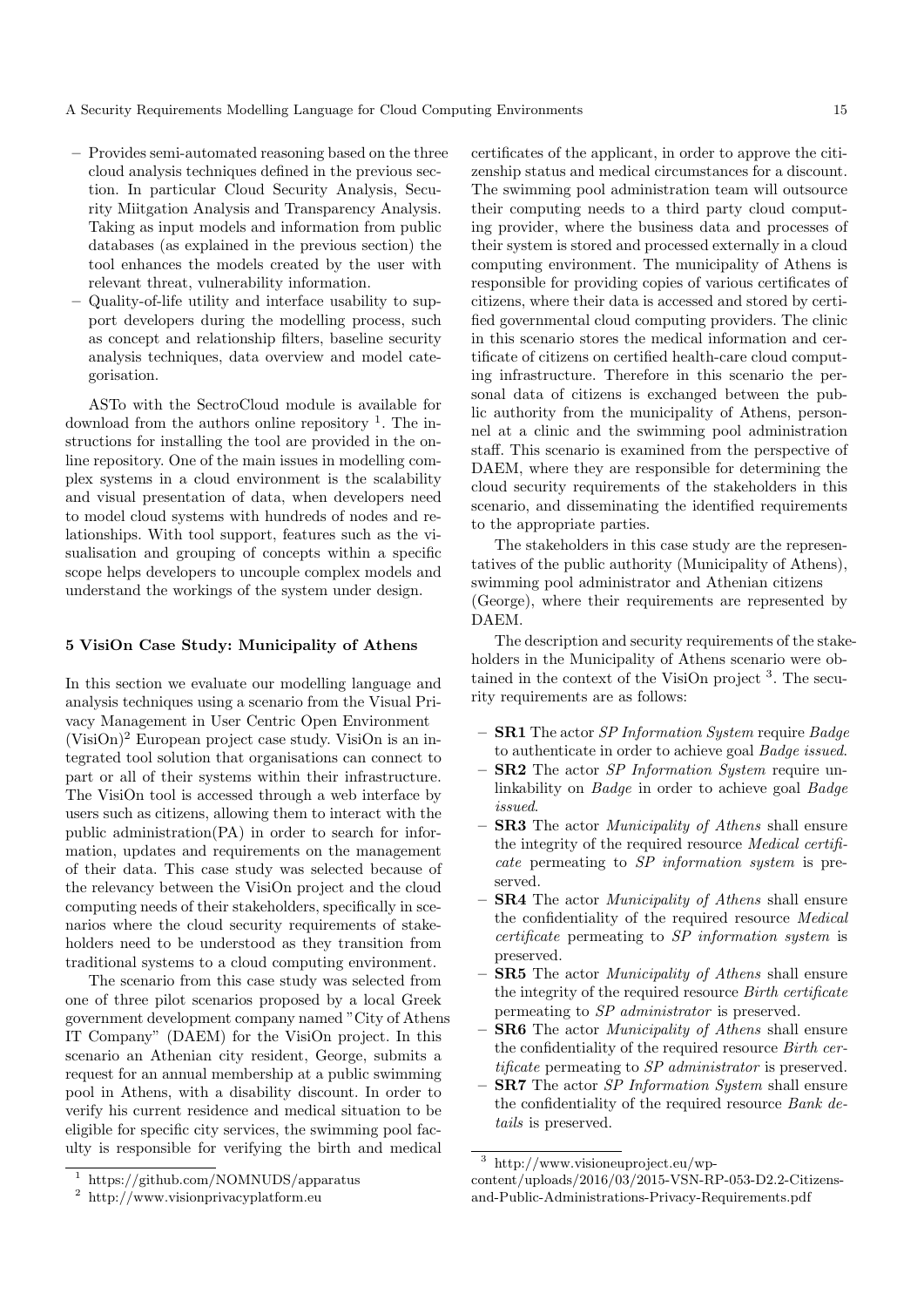

Fig. 12 Organisational goal model of the VisiOn Municipality of Athens scenario.

16 Haralambos Mouratidis et al.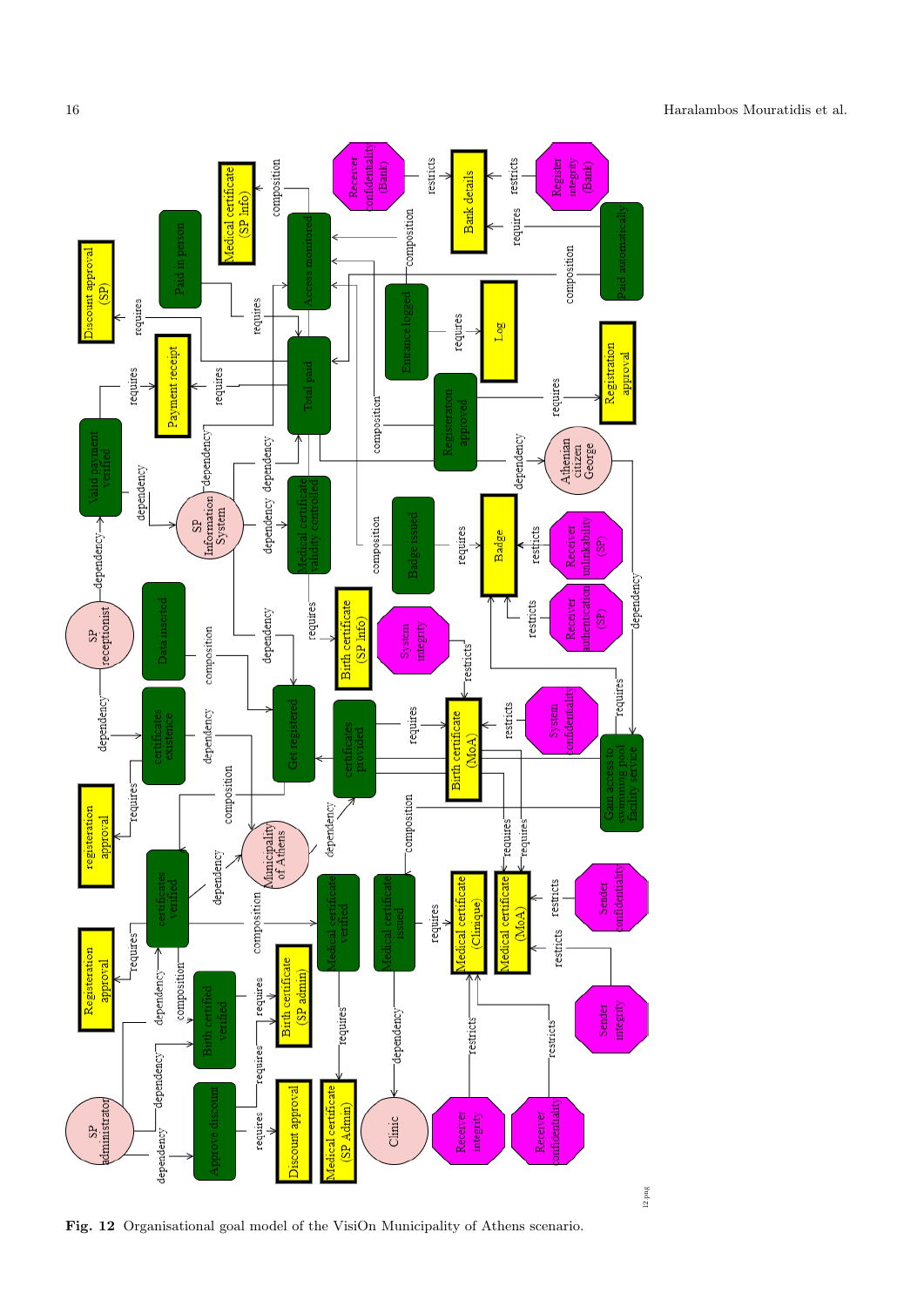- SR8 The actor SP Information System shall ensure the integrity of the required resource Bank details is preserved.
- SR9 The actor Clinic shall ensure the integrity of the required resource Medical certificate is preserved when received by actor SP information system.
- SR10 The actor Clinic shall ensure the confidentiality of the required resource Medical certificate is preserved when received by actor SP information system.

Taking these requirements into account, the aim of this scenario is to realise these requirements in a cloud computing environment. This is achieved by applying the secure cloud process illustrated previously in Figure 1 to refine cloud models and perform security analysis in order to produce cloud security requirements.

# 5.1 Outcome from the Application of the Secure Cloud Process

In this subsection we report on the outcomes of applying the secure cloud process to the Municipality of Athens scenario, in order to evaluate our proposed modelling language and analysis techniques. Here we outline the outcomes of each activity following the application of the secure cloud process, focusing on the output in terms of producing and refining cloud models throughout the modelling and security analysis activities without detailing each step.

5.1.1 Organisational Goal Model The Municipality of Athens scenario describes a situation where the primary goal of an Athenian citizens is a request for an annual membership for a local swimming pool in Athens, which is processed by the administration staff. In the process of determining the validity for a disability discount, the administration staff at the swimming pool requests access to copies of the citizens birth and medical certificates. This is carried out through communication with public administration staff, represented as the actors Municipality of Athens and medical personnel at a local clinic. Figure 12 shows a graphical representation of an organisational goal model in the Municipality of Athens scenario, generated using the SectroCloud tool. The organisational goal model was constructed by the author based on the information found in stakeholder requirements and specification documents available from the VisiOn European project. The actors in this scenario are; Athenian citizen George, SP Information System, Municipality of Athens, SP administrator, Clinic and SP receptionist. The primary goal of the actor Athenian citizen George in the scenario is Gain access to swimming pool facility service. This is composed of the sub-goals Medical certificate issued and Get registered. The model has six conceptual boundaries corresponding to each actor, where each bounded area includes the goals and resources of each actor. Several goals depend on the goals located in cross-boundary areas, denoting the exchange of data outside the scope of individual organisations or stakeholders. For example the Municipality of Athens depends on the SP administration to ensure the medical certificate is confidential during transmission.

5.1.2 Organisational Cloud System Following the creation of the organisational goal model, this next activity focuses on the identification and creation of cloud services, corresponding to the goals of the system and stakeholders. As this activity is performed from the perspective of DAEM, we identify the cloud service goals required in order to transmit, access and store data towards achieving the primary goal of Gain access to swimming pool facility service by the actor Athenian citizen George. Thus the following cloud service goals have been identified so far; SP payment service, Access monitoring service, Certificate management service, PA banking service. The SP administration service represents a cloud service goal which acts as a gateway to business processes essential for the operation of the swimming pool. The Access monitoring service represents a cloud service goal which is part of the SP administration service, specialising in capabilities within the scope of monitoring membership access. The Certificate management service represents a cloud service goal for managing the access, verification and issuing of medical and citizenship certificates. The PA banking service represents a cloud service goal used by public administration for banking services, such as accessing, withdrawing and setting up payments for bank accounts.

The cloud service filter shown in Figure 13 showcases how the graphical highlighting of a specific concept helps developers narrow the scope of a cloud model to cloud services. Thus given a large model composed of complex relationships and concepts, developers are able to spot patterns and manipulate the graphical representation of the cloud model to further their understanding. This was useful in this scenario due to the requirements for modelling and visualising the satisfaction of security properties, such as confidentiality and integrity on components, which involves understanding visually complex chains of relationships and properties. We now discuss how the relationships and properties of the cloud services identified in this activity are refined in the following activity.

5.1.3 Holistic Cloud Model In order to address the ten security requirements on the cloud system, represented through security constraints, the framework guides the developer through the process of devising the mitigation strategy. Therefore during the organisational modelling step, six security objectives were added to address the existing security constraints. Nine security mechanisms were proposed to implement all identified security objectives. Specifically the security constraints Receiver authentication (SP) and Receiver unlinkability (SP) are satisfied by the security objectives Ensure authentication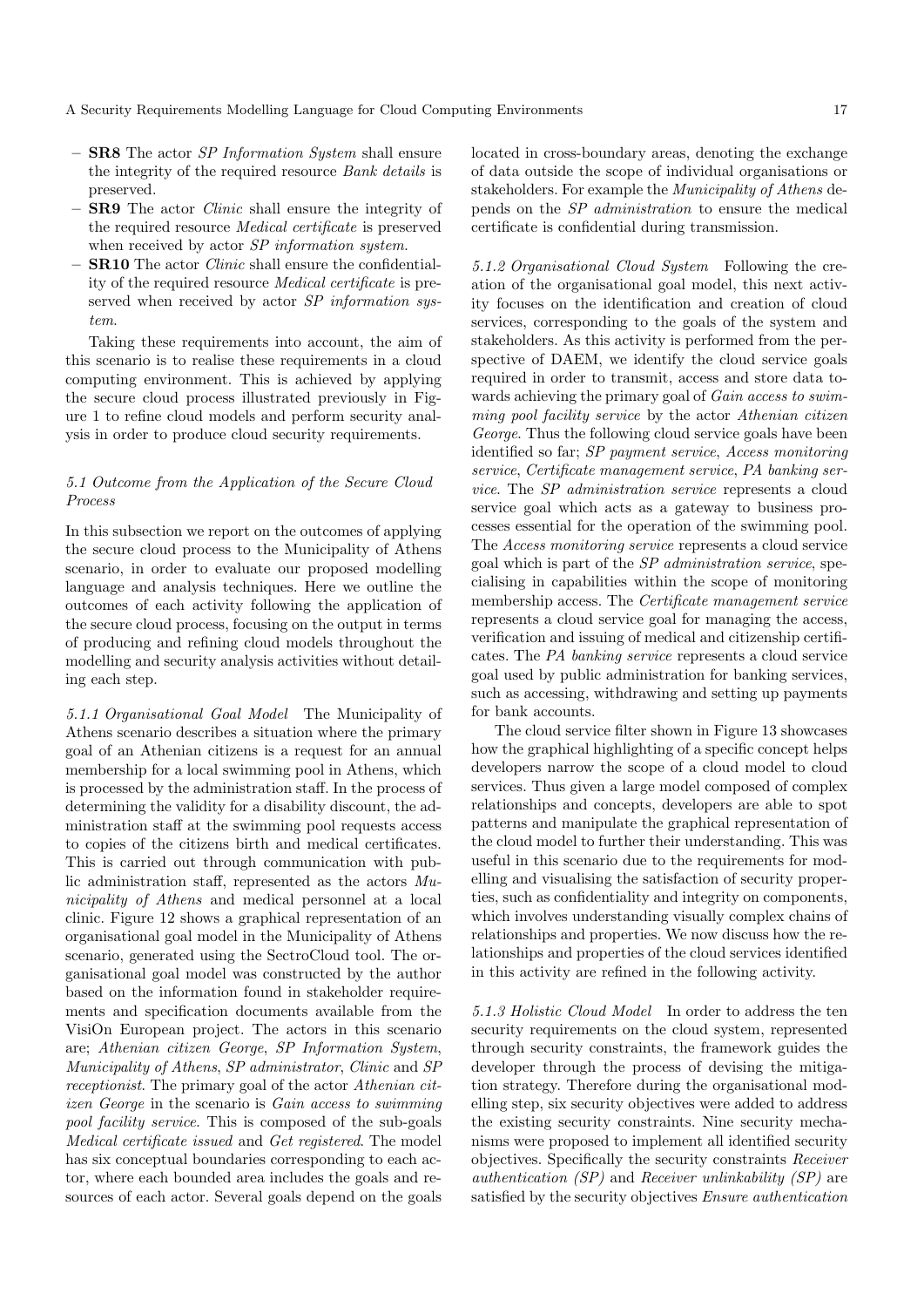

Fig. 13 View filter highlighting the cloud services in the scenario cloud model.

and Unlinkability, which are implemented by the security mechanisms Username/password and Pseudonymizer tools respectively. The security constraints Receiver confidentiality, Receiver confidentiality (Bank), Receiver integrity and Receiver integrity (Bank) are satisfied by the security objectives Ensure confidentiality and Ensure integrity, which are implemented by the security mechanisms Encryption, Host IDS and Network IDS respectively. Finally the last set of security constraints Sender integrity and Sender confidentiality are satisfied by the security objectives Ensure confidentiality and Ensure integrity, and is implemented by the security mechanisms Encryption and Mirroring respectively. These security measures have been identified and represent at a high level, a mitigation strategy for the satisfaction of the cloud security needs. The holistic cloud model produced in the VisiOn case study is therefore shown in Figure 14.

5.1.4 Security Analysis Once the relevant model has been constructed, the next step involves the application of the security analysis process. It is worth mentioning that this section does not report on the complete analysis of the case study but focuses on a specific node to demonstrate how the automated analysis can be applied to such case studies.

The properties on the model are used to identify matching vulnerabilities in expert databases from sources such as the National Vulnerability Database(NVD). In this case the properties type "enterprise linux", vendor "redhat" and version "5" of "SP Software System" matches the vulnerability "CVE-2011-1576" from the NVD. The "Vulnerability identification" analysis generates a vulnerability in the cloud model with the description "CVE-2011-1576" and relationship "affecting" the "SP Software System" node. In addition according to the entry data in the NVD, the "CVE-2011-1576" vulnerability is associated to the vulnerability type "CWE-119: Buffer Errors", which is generated in the cloud model as "CWE-119: Buffer Errors" and is composed of the originally identified vulnerability "CVE-2011-1576". The "Malware" threat exploits the "Insecure storage" vulnerability affecting the "Hypervisor" infrastructure node.

After identifying the vulnerabilities and creating instances in the cloud model, the next step is to determine security mechanisms suitable for addressing these vulnerabilities. As an example of our analysis, the security mechanism resolution identifies two security mechanisms; "Patch: RHSA-2011:0927-1" and "Strategy: Language Selection", in order to address the "CVE-2011- 1576" and "CWE-119: Buffer Errors" vulnerabilities respectively. These security mechanisms were identified and modelled based on the mitigation details described in the vulnerabilities entries, when referring to the expert knowledge in the NVD.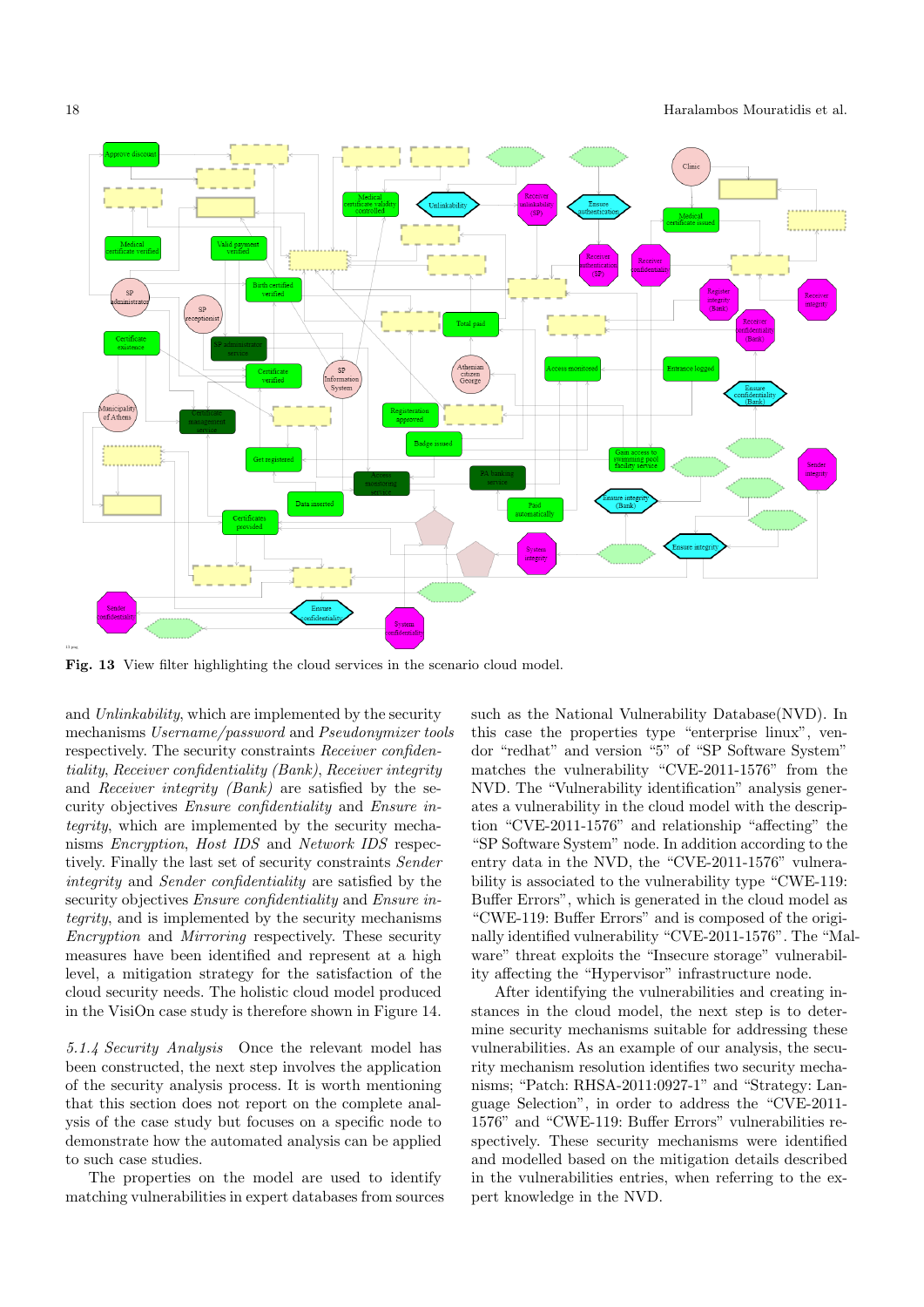



Fig. 14 Visualisation of the holistic cloud model.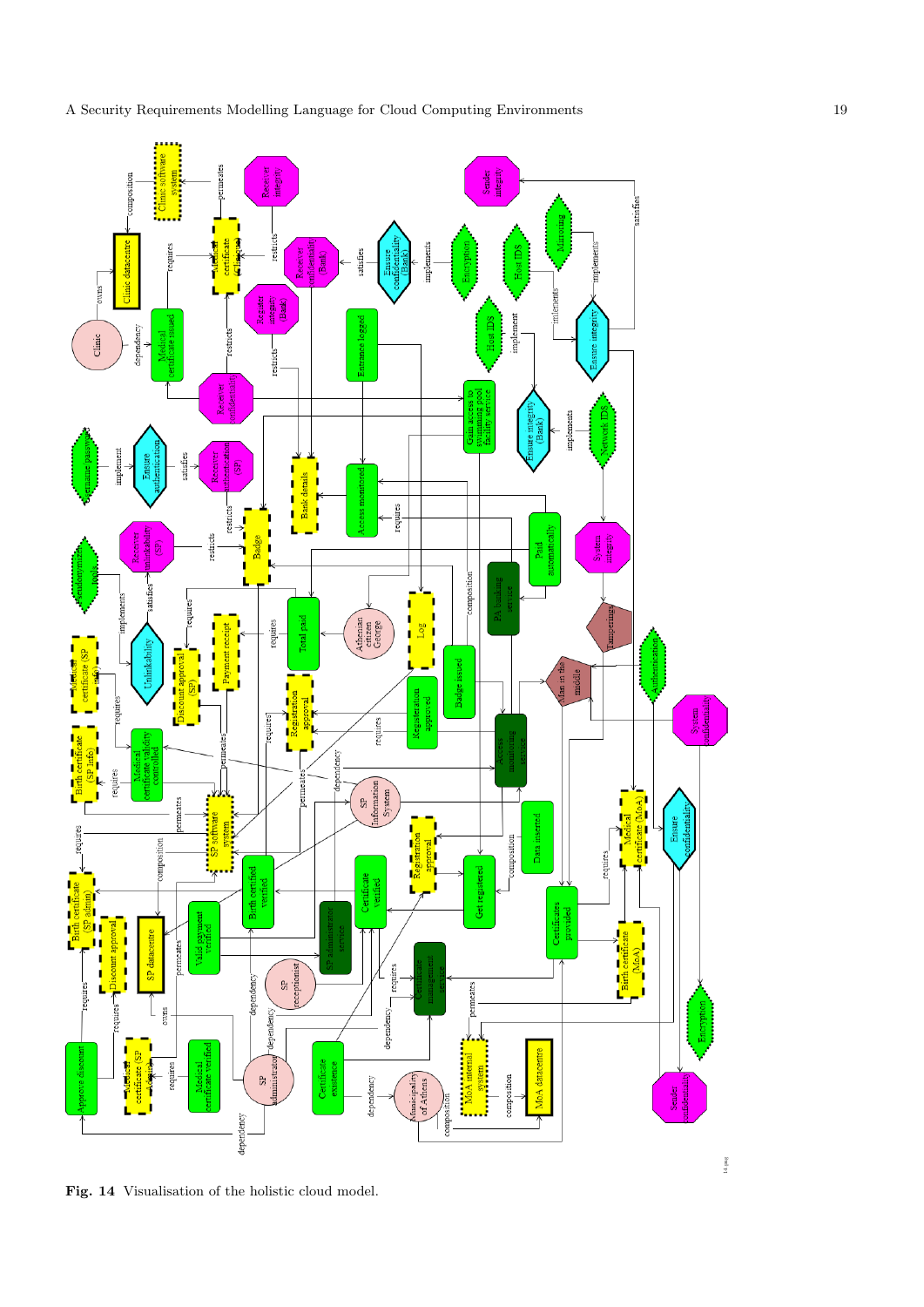5.1.5 Lessons Learned In this sub-section we discuss the lessons learned after the application of our work in the VisiOn case study. During the collaborative work with the requirement engineers in the application of the tool, we have observed issues in the scalability of models and visual presentation. Specifically the model in question was created from requirements specifying over eighty nodes, where several nodes had a high concentration of incoming and outgoing edges. Nodes with multiple edges would partially obscure or overlap with neighbouring nodes and edges, which resulted in models with sections that were visually difficult to understand. This issue with visual presentation of highly concentrated models was exacerbated in the figures produced in this thesis, primary due to the limitation of presenting readable figures which still fits within an A4 page. However in the models created by requirements engineers during the collaborative phase, the spacing was more relaxed to allow for visualising systems with higher complexity and density. This phenomenon was attributed to the fact that in a practical work space, the practitioner focuses on fragments of a system. For example Figure 15 shows a fragment of the cloud environment model generated for the VisiOn case study, where the spacing is relaxed. As such, they are not bound by the limitation of presenting a visual model which scales down to fit an A4 page.

Therefore from this observation we conclude that from a practitioners perspective, the process of creating and editing models using the SectroCloud tool-support is manageable for systems containing up to eighty nodes. In terms of scalability and the impact on the visual presentation of models, nodes with multiple incoming and outgoing edges are partially or fully obscured when located in areas with a high density of nodes. This is further exacerbated when attempting to present the entirety of the model in one view, in particular when scaling the image to an A4 page. This can be partially avoided by allocating additional work space and providing adequate spacing between each node, at the cost of creating models which are not rendered readable when scaled down to an A4 sized page. Therefore with this limitation in mind, we have proposed as future work to provide the functionality of resizable nodes, in order to reshape nodes which has a high number of incoming or outgoing edges, such that edges and labels no longer overlap. A functionality should also be added to support modifications to the anchor points of edges, where the path of edges can be manipulated by the developer.

Another observation was regarding the usability of the tool in terms of the graphical notation and user interface. The participants involved in the development process have provided comments on the usability of the tool, noting in comparison to sketching models on papers and boards, the tool-assisted approach was more user friendly. Specifically in one case a participant was involved in a meeting where they were responsible for presenting system requirements to stakeholders. In this case they were able to demonstrate in real time, using the tool, the requirements of the system-under-design during the video conference.

Regarding the usefulness of the framework, our feedback on the ViSion case study, was that the modelling language helps by providing concepts that are easily associated with the cloud computing domain and its properties including virtual resource, physical infrastructure and infrastructure node. The semi-automated analysis of cloud environments was also found useful as it enabled the identification of threats and security vulnerabilities, and validation of security constraints, objectives and mechanisms. Although all these could be manually done for small and very simplistic cloud based systems, the interconnections and size of commonly available cloud based systems makes such analysis difficult to perform. Positive feedback was also received for the secure cloud process indicating that it provides practitioners with a comprehensive approach to the secure cloud environment framework, ensure that they are able to consistently understand and apply fundamental activities throughout the cloud security requirements elicitation process. They also appreciated the fact that during the activities in the process, the developer is made aware of the input and output artefacts, as well as the tasks to be performed during each activity.

The feedback also indicated that an important challenge that developers face when considering security issues in cloud computing is the need to consider multiple perspectives in order to capture the security needs of cloud actors. It was suggested that our framework addresses such challenge by by providing a modelling language with the expressive power needed to describe cloud security needs at a high level of abstraction, without omitting technical details. This is supported by the three separate views of a cloud model, representing refinements at the organisational, application and infrastructure level. Each view allows developers to focus on the concepts and relationships represented from a specific perspective, culminating in a holistic cloud model with varying levels of granularity.

#### 6 Related Work

There are many works in the state of the art which surveys current work to determine a standard definition for cloud computing [1–4]. Vaquero et al. studies over twenty definitions in order to extract a consensus and the minimum set of essential characteristics [1]. Foster et al. discusses the overlap between the cloud paradigm and existing technologies such as grid computing and distributed systems in [2]. Both [1] and [2] make comparisons between the grid paradigm and cloud computing, noting the similarities and highlighting the differences. For example virtualisation existed before cloud computing, however it enables key cloud computing features such as on-demand resource pooling and security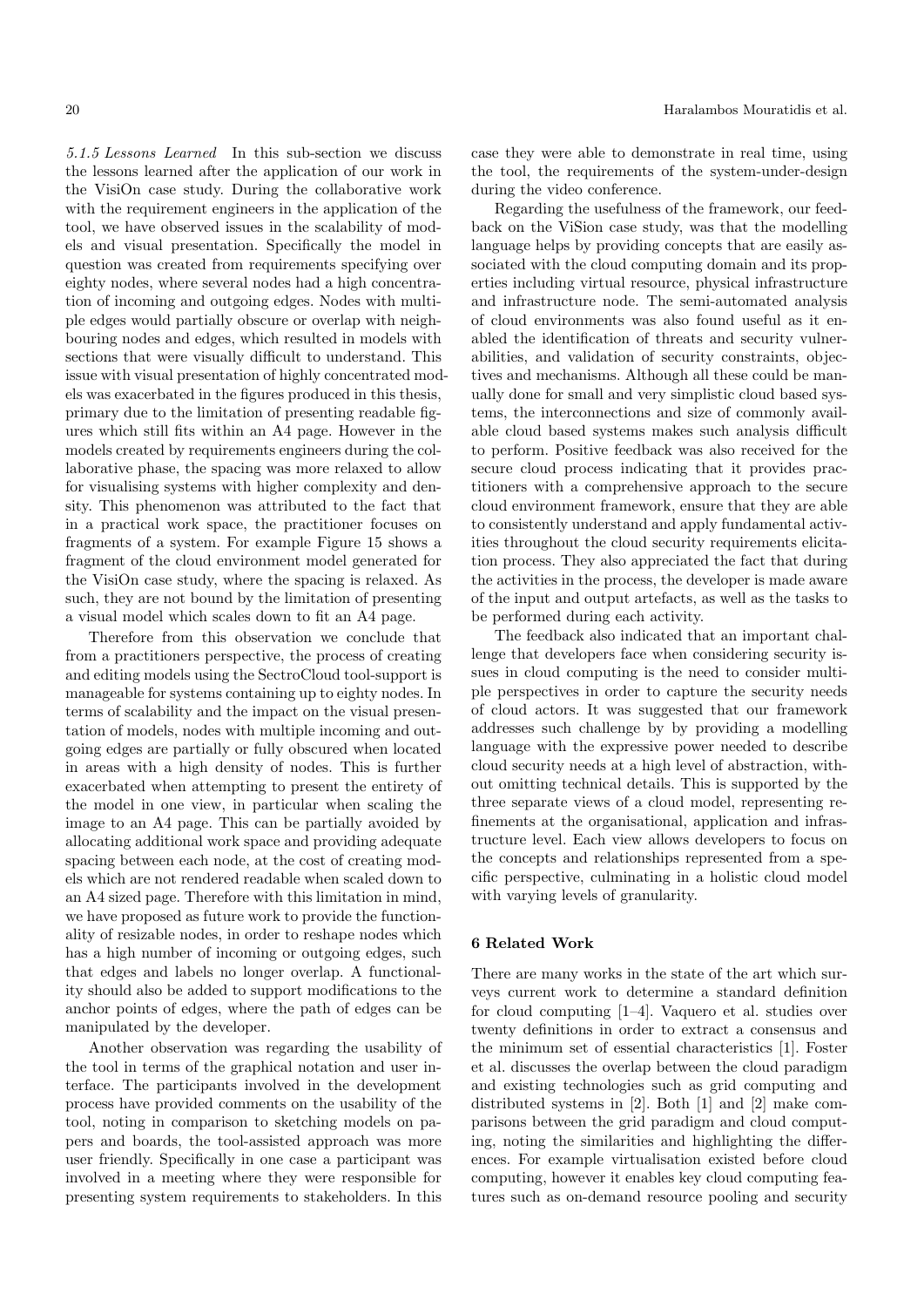A Security Requirements Modelling Language for Cloud Computing Environments 21



Fig. 15 Fragment of the model in the VisiOn case study.

by isolation. Qian et al. provides a reference architecture of the cloud through a core stack and the management, where the core stack consists of three layers; resource, platform and application [3]. Qian et al. also provide a classification of cloud computing using two categories; service boundary and service type. They relate the context of each category to the target user group, such as enterprises, developers and external parties. Moreno-Vozmediano et al. presents the concept of services available on the Internet in the Internet of Services (IoS) model [5]. In their view some of the challenges encountered in cloud computing are based on areas that are already defined in the existing literature, such as virtualisation, grid computing and automated computing. Zhang et al. divides the cloud computing environment into four layers; the hardware/datacenter layer, the infrastructure layer, the platform layer and the application layer [6]. Zhang et al. examine the challenges in cloud data security, outlining the responsibility of infrastructure providers to maintain confidentiality when accessing and transferring data and ensuring the auditability of application security settings and policies. Due to the virtualised nature of the cloud environment, the authors highlight the need for considering security on all four layers of the cloud computing environment.

The literature in cloud security primary focuses on mitigating mechanisms and software solutions at the implementation level, which targets software systems that are already implemented and operational [20]. This approach is counter to our argument that security is a factor that is most effective when integrated as early as possible in the software development life-cycle [17]. In existing requirements engineering approaches we are able to capture high level concepts such as stakeholders, goals and resources [22], and security concepts such as vulnerabilities, threats and security constraints [16]. Secure Tropos [16,28] is a goal-oriented software engineering methodology extending the Tropos methodology to model security concerns throughout the software system development process, based on the notion of agents and related notions such as actors and goals and focusing on the early analysis and design stages. Mouratidis et al. presents a framework to elicit the security and privacy requirements of software systems and select a cloud service provider based on satisfaction of the requirements. They define a modelling language as part of the process, the language extends from several concepts in the software engineering discipline, such as the i\* framework, PriS [29] and Secure Tropos which provides specialization in requirements engineering, security engineering and privacy engineering respectively [30]. However the approaches in [22] and [16] lack the expressive power to support developers in modelling the relationship between their organisational, business and security needs in a cloud computing environment. Specifically existing approaches lack an language expressive enough to model cloud-specific concepts such as multitenancy, virtualisation and cloud services in the context of cloud security. Beckers et al. proposes a pattern-based method to elicit cloud security requirements aimed at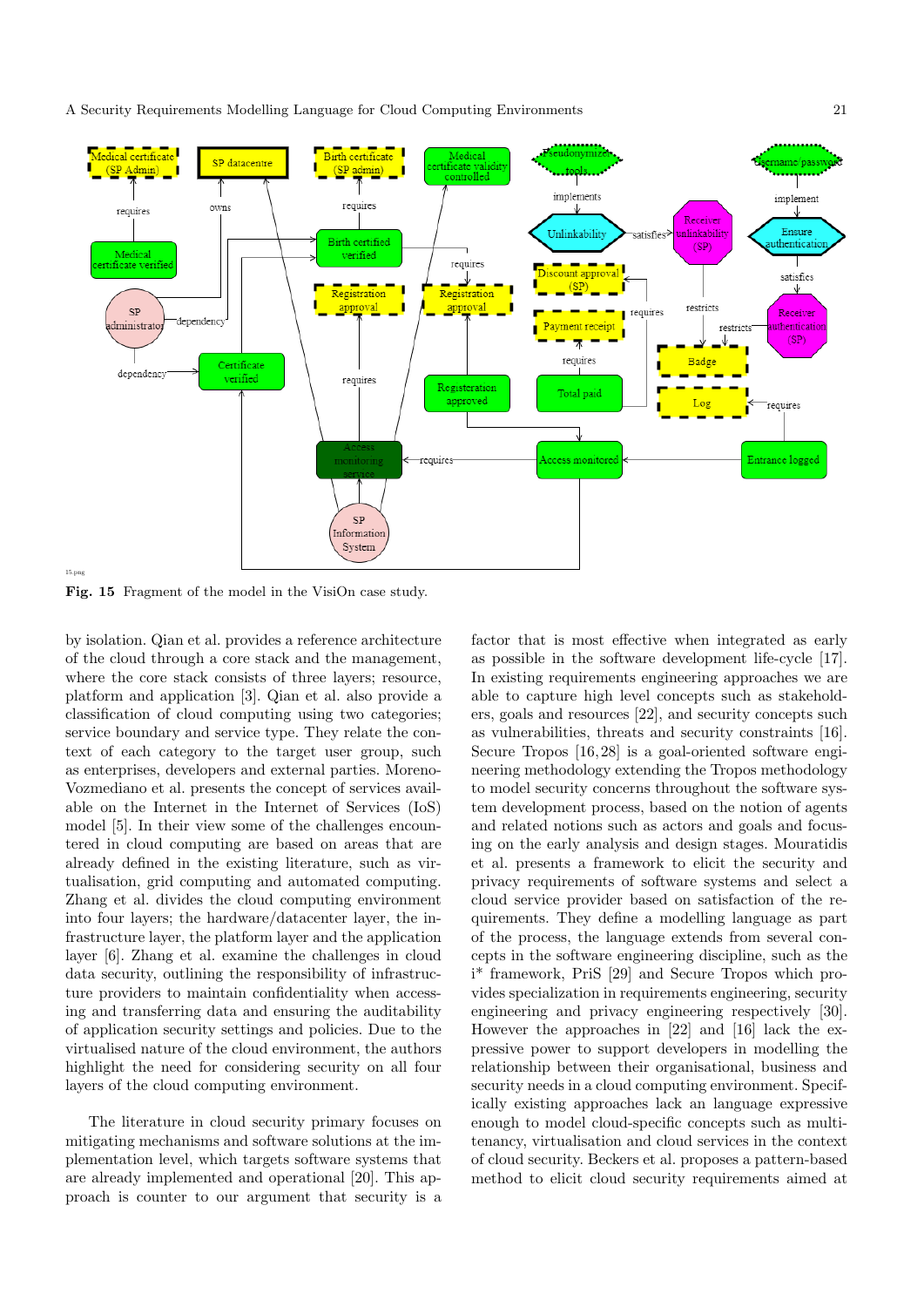guiding cloud customers during the process of modelling cloud systems [23]. However their approach is focused on establishing an Information Security Management System (ISMS) according to the ISO 27001 standard, without considering the propagation of users cloud security needs. Li et al. provides a holistic security requirementseliciting approach towards socio-technical systems [24]. However their work lacks expressive power for capturing cloud-specific properties, which is essential for inferring cloud security issues, impact on resources and mitigation strategies. Review efforts indicates that while most work covers multiple security sub-areas, they only target cloud computing issues in isolation, for example considering security properties in software systems or human factors on a social level but failing to provide direct correlation between different conceptual layers [27, 25]. Kalloniatis et al. presents a methodology towards eliciting and analysing security and privacy requirements of software systems and the selection of appropriate cloud deployment models [31]. Their framework provides a modelling language based on Secure Tropos [16], the agent-oriented modelling language i\* and the PRiS [29] language, which incorporates concepts from security requirements engineering and cloud engineering through a systematic process. Bandara et al. carries out a comparative evaluation of model-based security patterns to examine the extent of support of constructs provided by security requirements engineering approaches. They cover three main categories of modelling approaches; design, goal-oriented requirements and problem-oriented. Their results suggest that "current approaches to security engineering are, to a large extent, capable of incorporating security analysis patterns" [32]. Zardari et al. argues that the Goal Oriented Requirements Engineering (GORE) approach provides a paradigm which addresses the lack of requirements engineering methodologies applicable in cloud adoption [33]. To capture user requirements at various levels of detail, they decompose goals down to business, core and operational goals. Their proposed lifecycle facilitates the negotiation and alignment of user requirements with cloud provider provisioning, taking into account mismatches, trade-offs and risk management. Their outcome is the selection of the optimal cloud service provider given a set of user requirements. Our approach focuses on security requirements of cloud systems from a developers perspective, while taking into account the security needs of cloud users through constraints. We also consider the impact of cloud-specific characteristics such as virtualisation and multi-tenancy, implicitly modelling these concepts in the system-underdesign. This allows developers to assess the system from a cloud perspective, identifying threats unique to cloud systems.

Our proposed approach ensures that the system-underdesign incorporates security from the early requirements stage, by providing an expressive modelling language able to capture cloud computing concepts and characteristics. We achieve this by building upon existing work in security requirements engineering that lacks the capability to capture or reason about cloud-specific security issues from a holistic point of view [26, 16]. Thus our modelling language captures essential cloud characteristics and security implications in order to progress towards addressing the security problem in cloud computing [9]. Specifically we model cloud characteristics such as multi-tenancy, describe cloud service configurations, identify cloud-specific threats and vulnerabilities, in addition to modelling the impact of attacks on physical and virtual resource within the context of a cloud computing system.

# 7 Conclusion

Currently there is a lack of domain-specific support for developers during the process of eliciting security needs in organisational and business systems adapting the cloud computing paradigm. Our work seeks to fill this gap by providing a modelling language and a set of analysis techniques for eliciting secure cloud environment needs from a requirements engineering perspective, enabling developers to realise organisational needs from a cloud computing context with consideration to security needs. In particular in our contributions C1 and C2 we have defined a modelling language to capture cloud computing concepts, which enables the modelling of essential cloud properties required to describe cloud services. We demonstrate through our work in the VisiOn case study that the language is able to represent both abstractly and through a fine-grained perspective, the organisational needs and the relationships required for modelling cloud security needs. For C3 we have defined a concrete and machine-readable syntax, providing a method to semi-automate the process of applying our modelling language following established security requirements engineering concepts. C4 defines three analysis techniques to identify threats and vulnerabilities in cloud systems, propose mitigation strategies and provide transparency in the responsibilities of cloud actors when managing cloud security requirements. This provides a rigorous approach for developers to model and address cloud security needs, threats and mitigation mechanisms through formal textual and visual notation.

For future work we are investigating methods to align state-of-the-art security knowledge from public vulnerability and security control repositories with our framework. This would enrich models created using our framework and provide developers the option to semi-automate the transformation of cloud security controls into security patterns, thus providing a pattern library for applying security policies and mechanisms from a security requirements perspective.

Security Patterns Currently the SectroCloud module does not support importing security patterns to a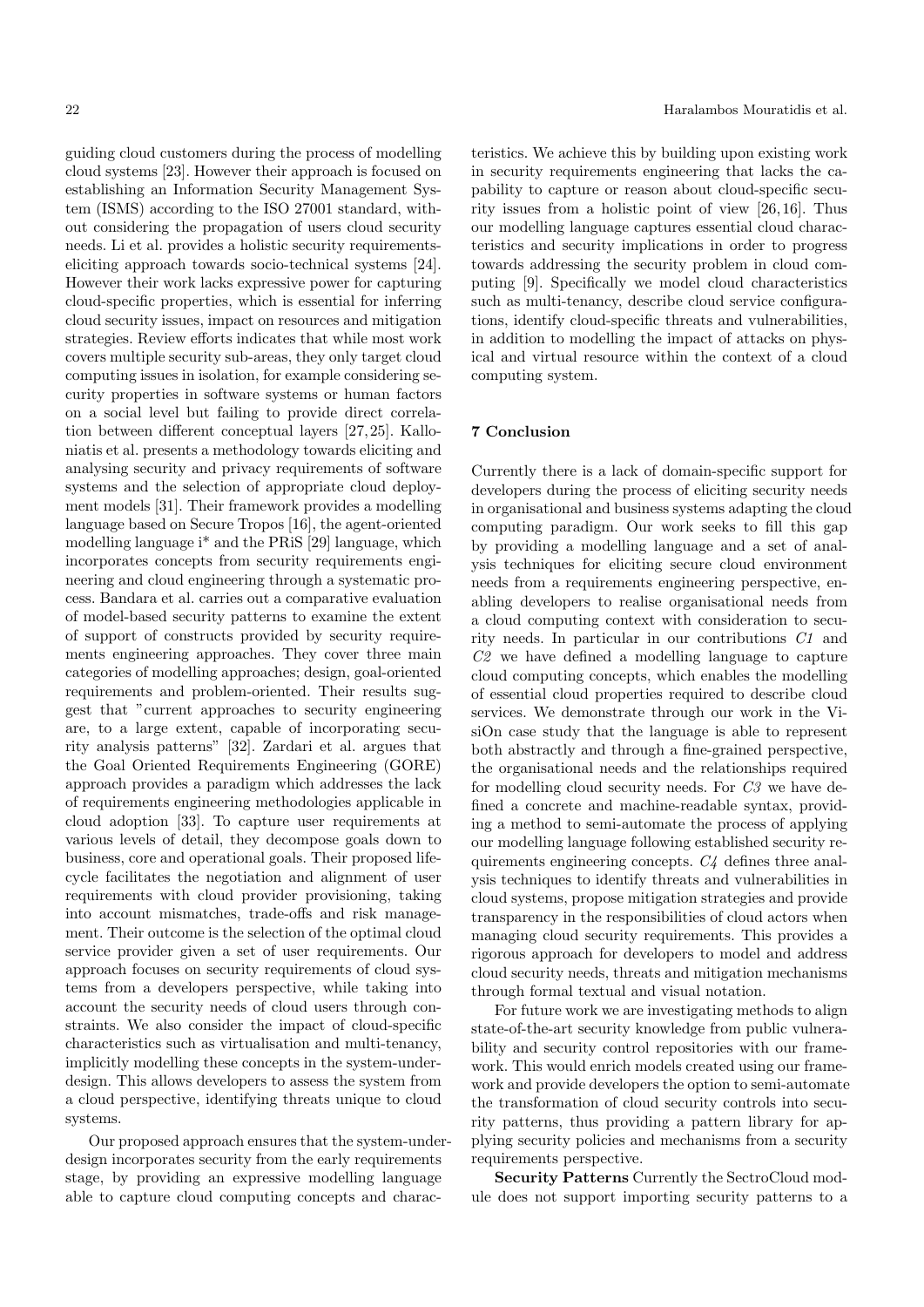A Security Requirements Modelling Language for Cloud Computing Environments 23

cloud environment model. While initial efforts have been taken to identify patterns from several domains in the Cloud Controls Matrix (CCM) provided by the Cloud Security Alliance (CSA), the process of replicating these security patterns using tool support is manual. This involves the creation of security controls as models using concepts from our proposed language, which can be saved as a pattern using the SectroCloud tool support. The bulk of the work is in devising a method for the automated transformation of security patterns from expert databases to our proposed language. Further work is needed to allow the importing and exporting of patterns in the tool support, for example replicating a set of security mechanisms to mitigate a specific vulnerability and generating the pattern through our concepts in an existing model. Therefore the automated transformation of cloud security controls into security patterns through tool support will provide practitioners with an extendable library of security patterns, consisting of industry standard solutions.

Scalability and Usability of SectroCloud The focus of the SectroCloud module was to provide semiautomated tool support for practitioners, allowing the visual modelling of cloud computing systems using our cloud security concepts. Further investigation of the scalability of the visual component can improve the usability of the tool, as the effect of the complexity of visual models on the decision making process has not yet been studied within the scope of this work. Two features have been proposed to address the visual clutter of complex models;  $(i)$  enabling the manual resizing and scaling of nodes,  $(ii)$  allowing the addition of anchor points on edges. Supporting the resizing of nodes would allow developers to manually adjust the scale of each node in the model, in order to reduce the amount of overlap over edges and labels in complex models. The support for manual manipulation of edges in the model would allow developers to reshape edges which overlap, further reducing visual clutter. These two proposed features is aimed at improving the usability of the tool-support, while addressing the visual component of the scalability issue.

## References

- 1. Vaquero, L. M., Rodero-Merino, L., Caceres, J., & Lindner, M. (2008). A break in the clouds: towards a cloud definition. ACM SIGCOMM Computer Communication Review, 39(1), 50–55.
- 2. Foster, I., Zhao, Y., Raicu, I., & Lu, S. (2008, November). Cloud computing and grid computing 360–degree compared. In 2008 Grid Computing Environments Workshop (pp. 1–10). Ieee.
- 3. L. Qian, Z. Luo, Y. Du and L. Guo, "Cloud Computing: An Overview", Lecture Notes in Computer Science, pp. 626–631, 2009.
- 4. Armbrust, M., Fox, A., Griffith, R., Joseph, A. D., Katz, R., Konwinski, A., ... & Zaharia, M. (2010). A view of

cloud computing. Communications of the ACM, 53(4), 50–58.

- 5. Moreno-Vozmediano, R., Montero, R. S., & Llorente, I. M. (2013). Key challenges in cloud computing: Enabling the future internet of services. Internet Computing, IEEE, 17(4), 18–25.
- 6. Zhang, Q., Cheng, L., & Boutaba, R. (2010). Cloud computing: state–of–the–art and research challenges. Journal of internet services and applications, 1(1), 7–18.
- 7. Mell, P., & Grance, T. (2011). The NIST definition of cloud computing.
- 8. Subashini, S., & Kavitha, V. (2011). A survey on security issues in service delivery models of cloud computing. Journal of network and computer applications, 34(1), 1– 11.
- 9. Almorsy, M., Grundy, J., & Müller, I. (2010, November). An analysis of the cloud computing security problem. In Proceedings of APSEC 2010 Cloud Workshop.
- 10. Lombardi, Flavio, and Roberto Di Pietro. "Secure virtualization for cloud computing." Journal of Network and Computer Applications 34.4 (2011): 1113–1122.
- 11. Dubois E., Mouratidis H., Guest editorial: security requirements engineering: past, present and future. Requir. Eng.  $15(1)$ : 1-5  $(2010)$ .
- 12. Luo, Shengmei, et al. "Virtualization security for cloud computing service." Cloud and Service Computing (CSC), 2011 International Conference on. IEEE, 2011.
- 13. Ristenpart, T., Tromer, E., Shacham, H., & Savage, S. (2009). Hey, you, get off of my cloud: exploring information leakage in third-party compute clouds. Proc. 16th ACM conference on Computer and communications security (pp. 199–212). ACM.
- 14. Shei, S., Mouratidis, H., & Delaney, A. (2017). A Security Requirements Modelling Language to Secure Cloud Computing Environments. In Enterprise, Business-Process and Information Systems Modeling (pp. 337–345). Springer, Cham.
- 15. Shei, S. (2018). A model-driven approach towards designing and analysing secure systems for multi-clouds, PhD Thesis, University of Brightion, UK.
- 16. Mouratidis, H., & Giorgini, P. (2007). Secure tropos: a security-oriented extension of the tropos methodology. International Journal of Software Engineering and Knowledge Engineering, 17(02), 285–309.
- 17. Kissel, R., Stine, K., Scholl, M., Rossman, H., Fahlsing, J., & Gulick, J. (2008). Security considerations in the system development lifecycle (NIST 800–64 rev. 2)
- 18. Argyropoulos, N., Shei, S., Kalloniatis, C., Mouratidis, H., et al. (2017). A Semi-Automatic Approach for Eliciting Cloud Security and Privacy Requirements. Proc. 50th Hawaii International Conference on System Sciences.
- 19. Mavropoulos O., Mouratidis H., Fish A., Panaousis E. (2019). Apparatus A framework for security analysis in internet of things systems. Ad Hoc Networks 92.
- 20. Modi, C., Patel, D., Borisaniya, B., Patel, A., & Rajarajan, M. (2013). A survey on security issues and solutions at different layers of Cloud computing. The Journal of Supercomputing, 63(2), 561–592.
- 21. National Vulnerability Database. http://nvd.nist.gov/.
- 22. Eric, S. Yu. "Social Modeling and i\*." Conceptual Modeling: Foundations and Applications. Springer Berlin Heidelberg, 2009. 99-121.